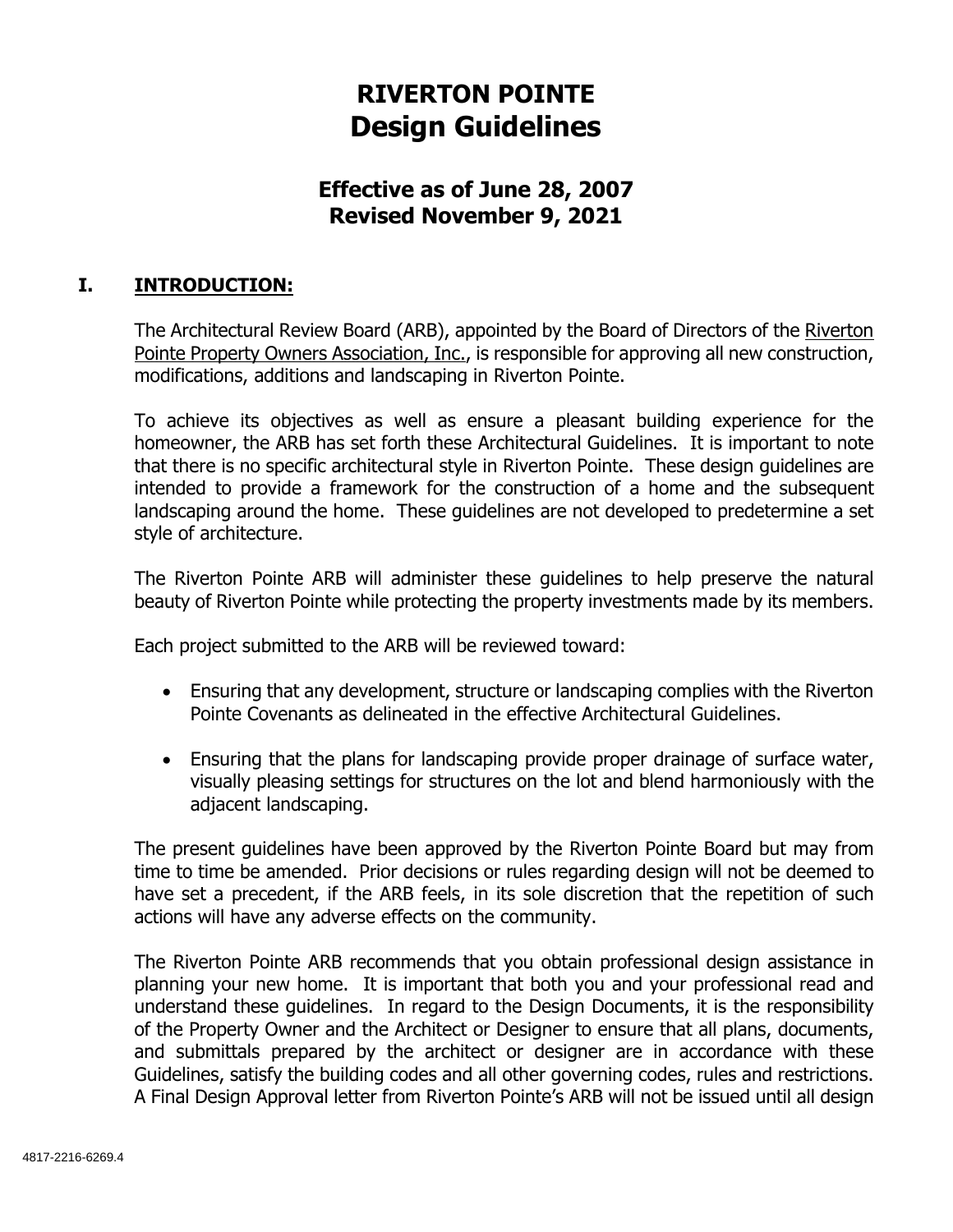documents have been completed and approved, including color boards and landscape plans and until all appropriate fees and deposits have been paid.

The ARB recommends that approved projects be started within ninety (90) days after final approval of plans, however, all projects must commence within twelve (12) months of the final approval date. Any projects not commencing within twelve (12) months must be resubmitted for approval under the applicable sections of the current guidelines and to verify there have been no changes since final approval was granted. Further, any changes to plans after final approval must be re-submitted for approval before work is begun.

Once begun, new construction projects must be completed within twenty-four (24) months. Exceptions may be granted by the ARB contingent on the receipt of a written request for an extension with a justification acceptable to the ARB prior to the expiration of the time limit.

## **II. THE REVIEW PROCESS**

## **A. ARB Meetings**

The ARB meets regularly on the 1st and 3rd Tuesday of the month or such other times in the ARB's discretion. Other meetings may be called from time to time when necessary.

#### **B. Review Procedure**

Drawings and specifications for any proposed work in Riverton Pointe must be submitted to the ARB administrator by noon at least one week prior to the next ARB meeting in order to be considered for review at that meeting. **All submittals and re-submittals must include an application stating what the submittal is for and the appropriate review fee.** 

## **1. Conceptual Design Submittal:**

Conceptual designs may be submitted if the property owner or architect would like comments on the concept before proceeding with the preliminary plan.

## **2. Preliminary Design Submittals:**

Review of preliminary submittals is of an advisory nature, meaning that even very favorable reviews will neither imply nor guarantee acceptance of final design submittals.

Preliminary submittals should include a completed, signed and dated application accompanied by the appropriate review fee, a site plan, all elevations, as well as a certified tree and topographical survey.

## 3. **Final Design Submittals:**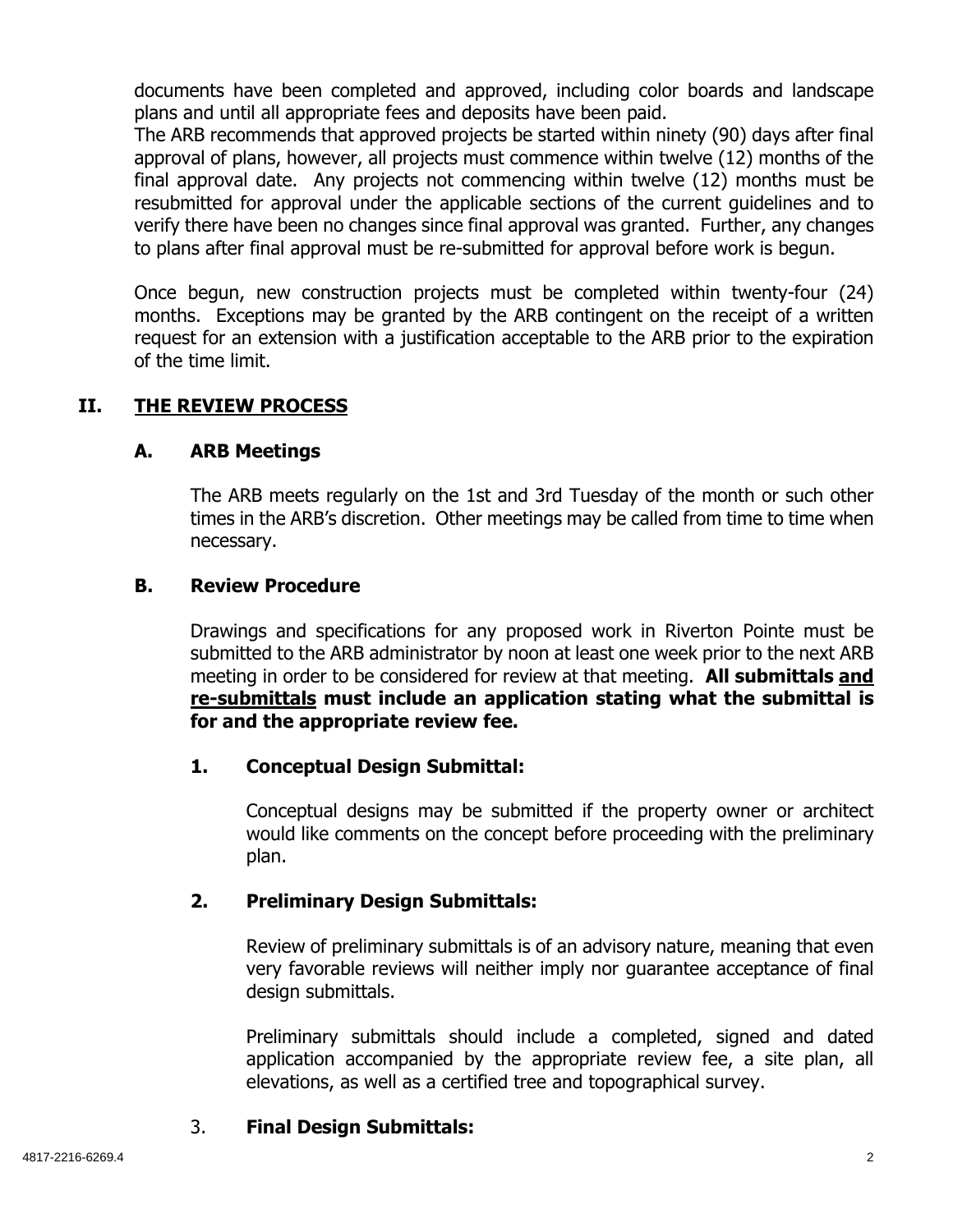Final design submittals must adequately reflect to the ARB the true design quality of the proposed work. Submissions must include a complete set of construction plans, detailed site plan, and an updated application as detailed in section **C** below.

## **C. Submittal Procedure**

**The following items must be submitted to insure the timely review of the project. Incomplete submittals will not be placed on the ARB agenda.** 

#### **1. A completed application**

Any request for review and approval of **new construction, modifications, additions and landscaping** must start with a completed application. A sample is provided at the rear of this manual.

#### **2. Applicable Fees:**

Separate checks for all application fees and deposits are payable to the Riverton Pointe ARB. Checks for fees cannot be combined, and checks for deposits cannot be combined.

#### **3. NPDES Co-Permittee Agreement:**

To comply with Riverton Pointe's NPDES Permit for Storm Water Discharge, all lot owners must obtain their own coverage under the South Carolina NPDES General Permit for Stormwater Discharges from Construction Activities as a Secondary Permittee. All lot owners must submit an Individual Lot Notice of Intent and meet permit requirements before land disturbance activity commences. Signing this agreement is part of the construction approval process. A copy of Riverton Pointe's NPDES General Permit issued by SCDHEC is on file and available for inspection at the ARB administrator's office, administration fees may be required. Weekly inspections will be performed by a third party. All builders in Riverton Pointe must comply with the findings of these reports.

#### **4. Drawings:**

One complete set of drawing/building plans, sheet size 24″ X 36″, containing the following minimum drawings:

**NOTE: These site drawing requirements also apply to additions, screened enclosures, pools, etc.** 

## **a. Tree and Topographic Survey:**

- Scale at minimum of  $1'' = 10'.0''$ ,  $\frac{1}{8}$  = 1'.0" preferred.
- Sealed by a registered South Carolina surveyor.
- Survey should show the location of all trees 12" or larger in diameter.
- **b.** Site Plan: the following information must appear on the site plan:
	- Scale at minimum of  $1'' = 10'.0''$ ,  $\frac{1}{8}$  = 1'.0" preferred.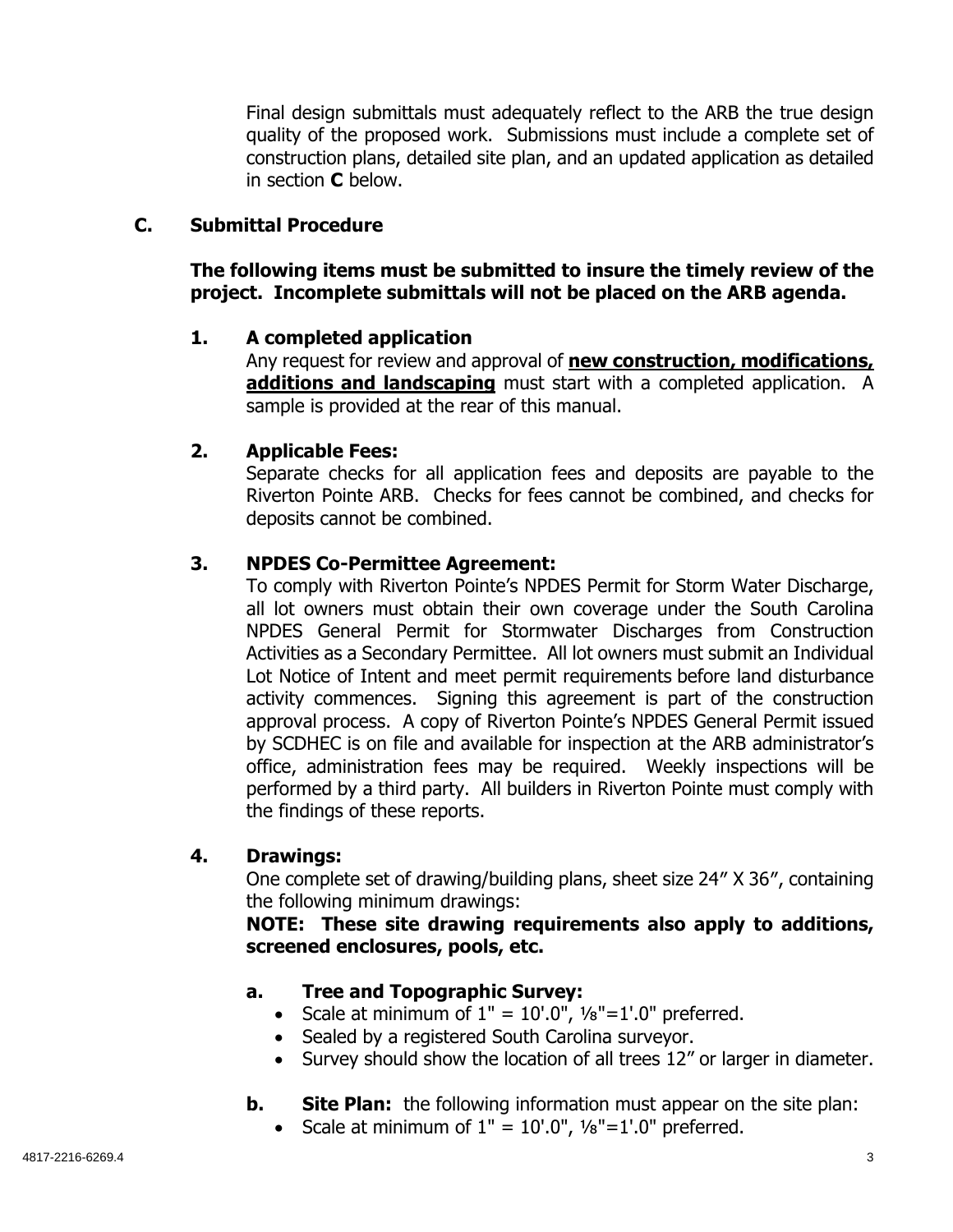- Should be overlaid on Tree and Topographic survey.
- Include legal description, lot number, and street address.
- Detail and dimension the location of all vertical and horizontal construction.
- **The following calculations are required**:
	- o Square Footage of Lot
	- o Square footage of all impervious coverage on the lot
- Show elevation above mean sea level (MSL) of finished floor of lowest habitable level of the house and top of the slab at garage.
- Label materials for driveways, walkways, decks, patios, etc.
- Show trees to be removed by marking with an "X".
- Must include all buildings, structures, pools, fences and entry elements.
- Dimensions should reflect the closest point from the property line to the building foundation on all four sides of the house/garage.
- Plans are to include existing and finished grade lines in one foot intervals as well as spot elevations of sited home.
- The finished first floor elevation at the front of the house is to be a **minimum of twenty-four inches (24″) above finished grade across the front of the home** (the home can be at grade in the back of the home) on 100' and 80' lots (excluding 80' lots designated as "non-estate" lots by Toll SC III, L.P.).
- Show silt fence locations with installation details.
- Show other erosion control devises such as check dams, if required.
- Show footprint and elevation of closest side of any vertical structure (over 18") on adjacent lots.
- Show correct setback lines.

## **NOTE: For existing homes. Any building additions or exterior remodeling, including screened enclosures, requires the submittal of a full size site plan containing the above information.**

# **c. Drainage Plan**:

- Must comply with the master drainage plan
- May be part of Site Plan or separate
- Must be same scale as Site Plan
- Must show the following:
	- o House and garage finished floor elevations.
	- o Existing and finished grade lines at 1′ intervals maximum extending 10′ inside the adjacent property lines.
	- o Spot elevations minimum at corners of lot and at corners of house, and any other pertinent locations.
	- o Swales, berms with grades and direction of drainage.
	- o Culverts or other drainage structures as required.
	- $\circ$  If there are significant elevation changes over 6" between the proposed site and adjacent lots then detailed drainage plans will be required.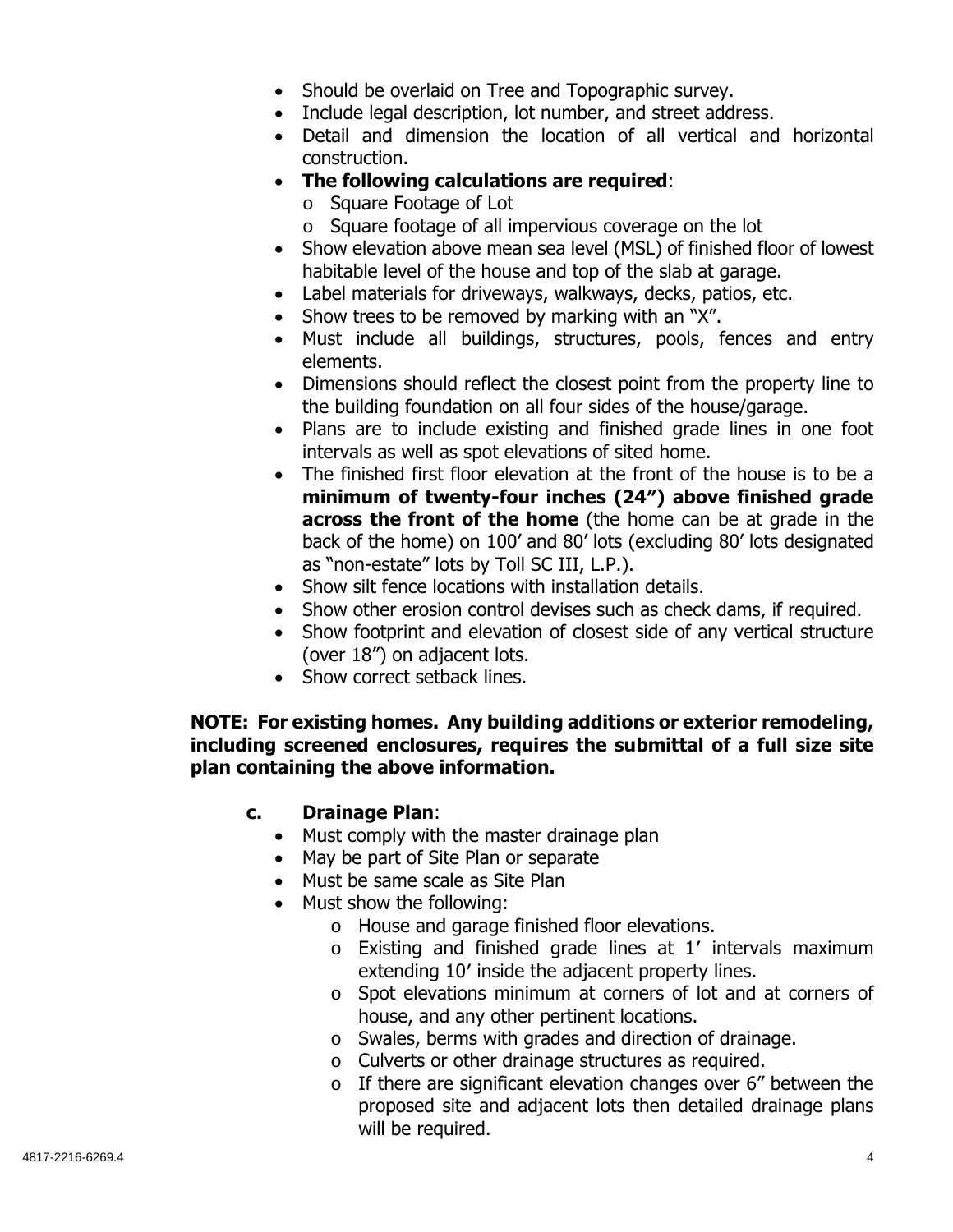# **d. Floor Plans:**

- Floor Plans
- Scale at  $\frac{1}{4}$ " = 1'-0". (1/<sub>8</sub>" scale may be allowed with approval from the ARB).
- Show the following calculations:
	- o Square footage of air conditioned space for each floor
	- o Square footage of garage
	- o Square footage of covered decks, screen porches, etc.
	- o Square footage of open decks or patios
- Must show the following:
	- o All pertinent items, particularly items visible from the exterior of the house, including stairs, decks, patios, railing, planters, walls, doors, windows, skylights, etc.
	- o Materials for exterior decks, railings, etc.
	- o Complete dimensioning.

## **e. Roof Plan:**

- May be part of Site Plan or separate
- Scale  $1/8'' = 1'-0''$  minimum
- Must show the following:
	- o Roof slopes
	- o Roof elements (skylights, chimneys, power ventilators, etc.)
- **f.** Building Elevations: Scale  $\frac{1}{4}$ " = 1'-0" (Scale  $\frac{1}{8}$ " = 1'-0" may be used if approved by ARB). Must show the following:
	- All major elevations and other elevations which may not be visible on the major elevations
	- Vertical dimensions, including first floor and garage slab elevations (above MSL), floor to floor dimensions, dimension from finished first floor to highest point of roof (excluding chimney), floor to rafter bearing plate heights, roof pitches
	- Existing grade lines (dashed line) and finish grade lines (solid line).
	- Label exterior finish materials.

**NOTE: Existing Homes: Any building additions or exterior remodeling, including screened enclosures, requires the submittal of architecturally drawn, full size elevation plans showing the proposed work as seen from the three affected sides of the building. These plans must also contain the above information.** 

- **g. Wall Sections:** Scale 1" = 1'-0" minimum. Must include the following:
	- Section at main house and garage, and other sections as necessary which may depict unique conditions
	- Complete notes and dimensions.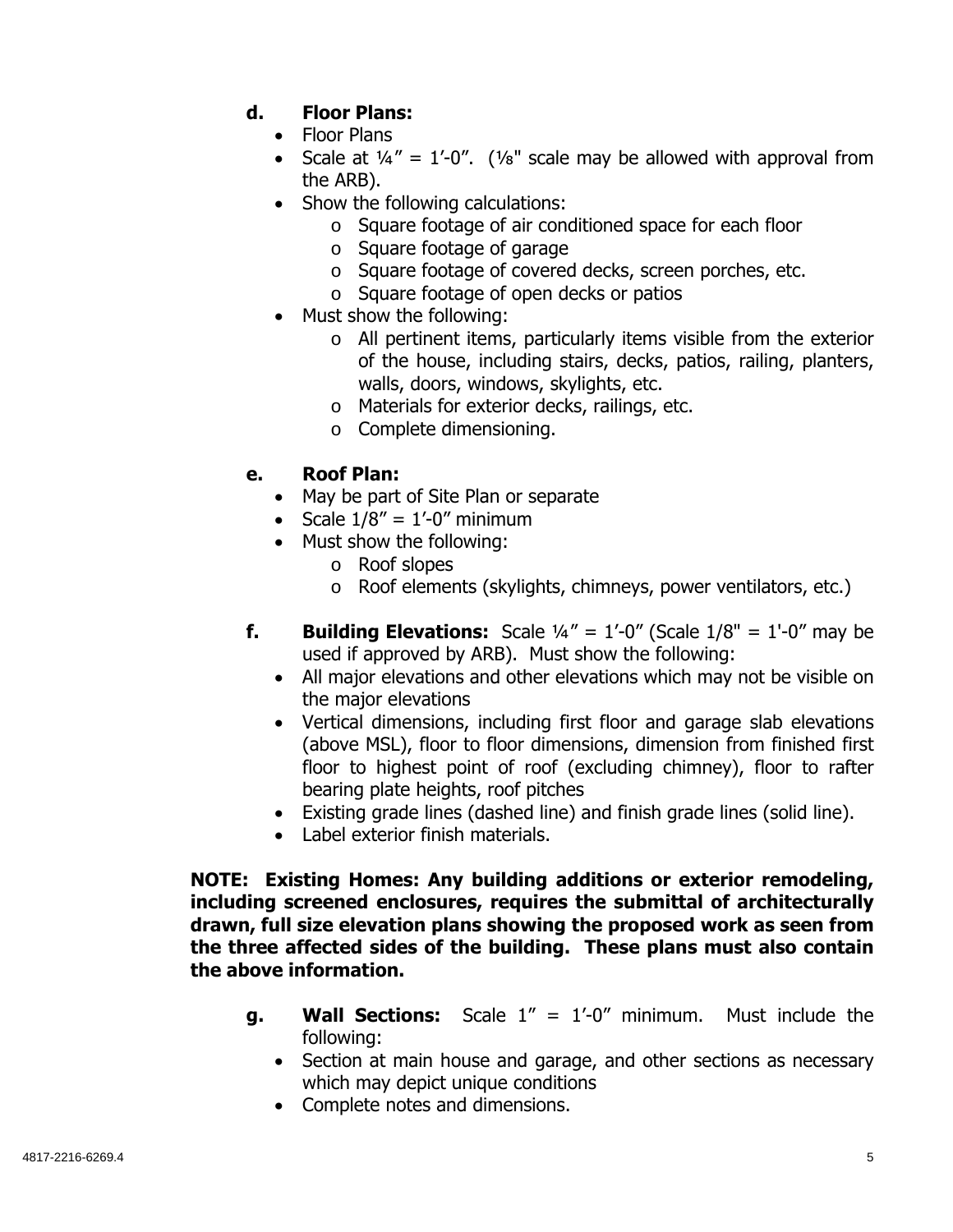- **h. Details**: Scale 1" = 1'-0" where applicable. Must include the following:
	- Service yard wall
	- Corner detail
	- Columns and pilasters
	- Banding and frieze details if not shown on wall sections
	- Door and window head, jamb, and sill details (larger scale preferred)
	- Door and window schedules must list type, size, any special features
	- Other details as necessary to depict unique features
- **i. Electrical Plan**: Scale  $\frac{1}{4}$ " = 1'-0". Must show the following:
	- All interior and exterior lighting, switches, and electrical outlets.
	- Electrical meter located in service yard.
	- Provide catalog cut sheets for all exterior lighting fixtures.
	- Show power and wiring requirements for **Fiber Optic service** in service yard.
- **j. Landscape Plan:** See Section III-S, pg. 15. Landscape plans must be approved before landscaping starts.

## **5. Color Board**:

The ARB encourages the designers, architects and owners to be aware of the color scheme of nearby residences to avoid duplications. An 8 1/2″ X 11″ color board shall be submitted containing the following information:

- Paint chips showing exterior wall, trim, shutter colors and any other vertical construction (2x2 sample size)
- Siding material and color
- Masonry or brick sample
- Roofing sample
- Driveway material and color

## **D. Final Design Approval**

Once the ARB has given final approval to the design package the ARB will issue a **Final Design Approval** letter. No permit can be issued nor work start without this approval letter.

## **E. Changes / Modifications**

Once ARB Final Design Approval has been granted, it is expected that the home will be built per the approved drawings. In the event a plan needs to be modified during construction, the change must be submitted to the ARB for approval. If the drawings are not submitted until after the change is underway or if the change is found during final inspection, additional review fees and penalties may result.

## **F. Variances**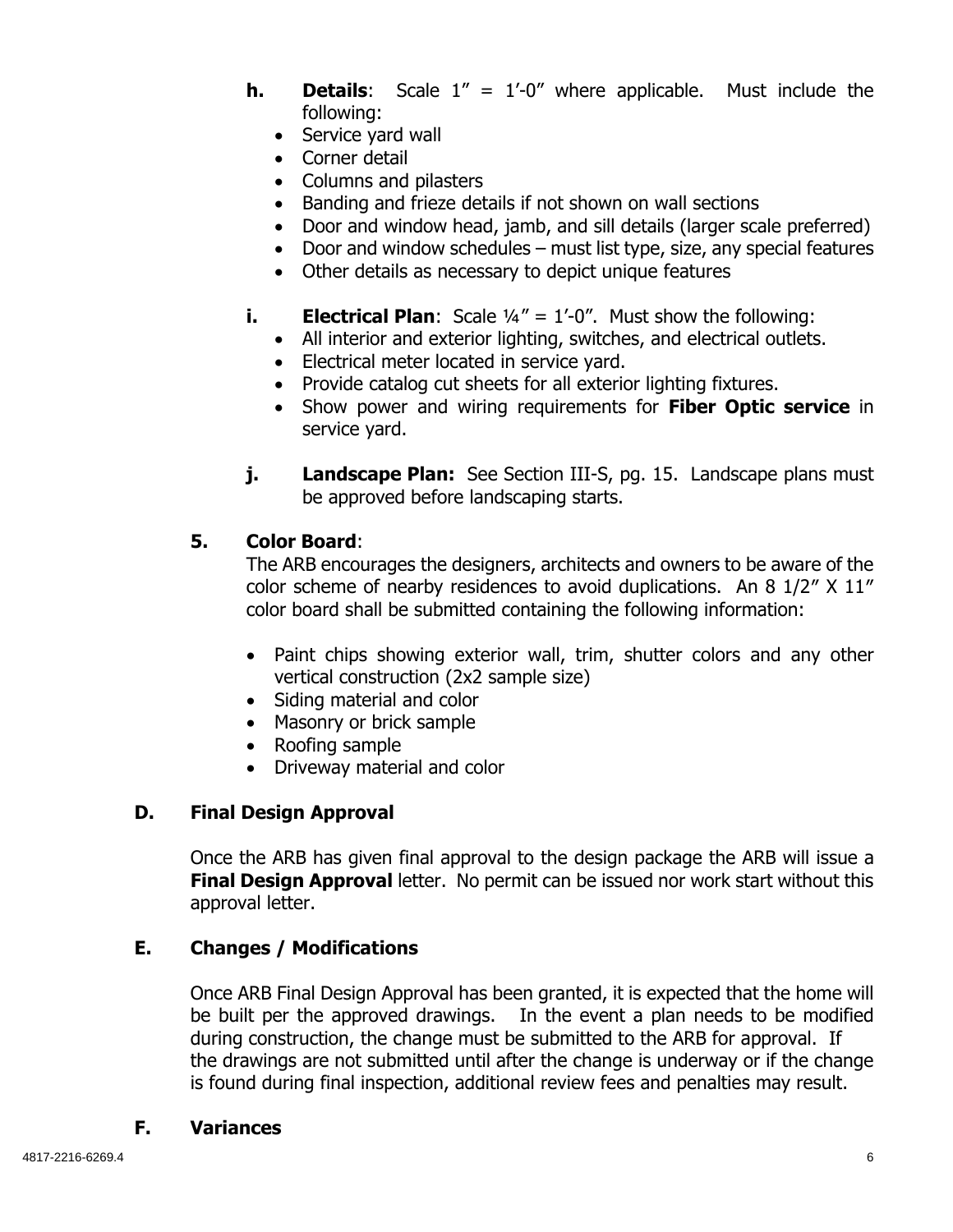A variance request, required for a unique site condition, must be filed no later than final design submittal. Once the variance request has been received, the ARB will make a preliminary decision as to whether or not the request may be granted.

#### **III. DESIGN GUIDELINES:**

#### **A. Setback Requirements:**

Setback is defined as the minimum distance from a property line that any structure may be placed. Compliance with setback requirements will be determined by measurement of the distance from property lines to the closest portion of the proposed construction. Setback variances will be considered by the ARB on a caseby-case basis.

|                      | 75' Lots      | 65' Lots      | 55' Lots      |
|----------------------|---------------|---------------|---------------|
| <b>Front Setback</b> | 25 feet       | 25 feet       | 25 feet       |
| Side Setback*        | 6 feet / side | 6 feet / side | 6 feet / side |
| Rear Setback**       | 10 foot       | 10 foot       | 10 foot       |
| <b>Golf Setback</b>  | 30 feet       | 30 feet       | 30 feet       |

| *Side Service Yards          | Side service yards may encroach a maximum of five (5) feet into the side setback<br>on 100' and 80' lots.                                                                          |
|------------------------------|------------------------------------------------------------------------------------------------------------------------------------------------------------------------------------|
| <b>**Screened Enclosures</b> | Subject to ARB approval, the screened enclosure of a home may reach a minimum<br>rear setback of 5 feet on wooded lots, 10 feet on lagoon lots, and 15 feet on the<br>golf course. |
| **Pools                      | Subject to ARB approval, pools may encroach to a maximum distance of one half<br>the setback.                                                                                      |

#### **B. Easements**

• There is also a ten-foot (10') utility easement inside all front property lines, rear property lines and side property lines if adjacent to the road right-of-way, of each lot to allow for access to underground utilities. Other easements for storm sewers, etc. may be shown on the plat drawings.

These easement areas are an important aesthetic and functional feature of Riverton Pointe. Any proposed improvements in the easement will require specific approval by the ARB.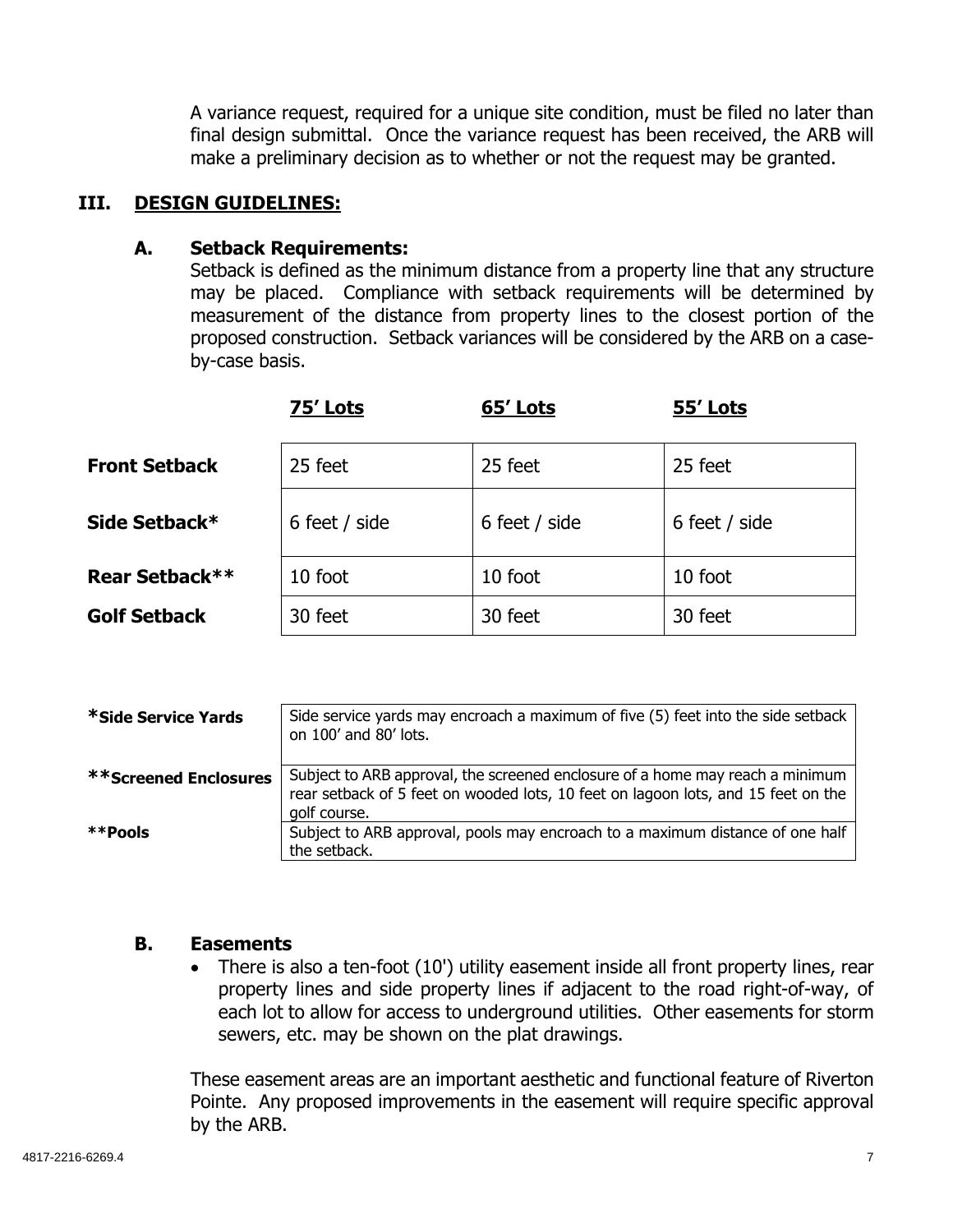## **C. Site/Positioning of New Construction:**

- 1. Homes do not have to be placed square with the street or setback lines. Homes may be placed with a maximum angle of 5% deviation from the street or setback lines. Any plot plan depicting an angle of deviation greater than 5% will require ARB approval and will be reviewed based on the individual site condition.
- 2. Homesites can be combined in Riverton Pointe subject to the approval of the ARB Board.
- 3. In general, homes should be designed and positioned on the lot to minimize the removal of all hardwoods and other large trees. All trees 6 inches or larger must be identified for stakeout inspection or will require written approval by the ARB prior to removal.
- 4. To aid the Architect/Owner and the ARB in the positioning of the new home, the plot plan for the proposed home should include the location and first floor elevation of the adjacent homes.

## **D. Garages/Driveways/Guest Parking/Entry Elements:**

- 1. Garages shall be located in the front half of the property. A garage that is more than  $45^{\circ}$  off the bearing of the street shall not be considered as being a front entry garage.
- 2. Any attached or connecting buildings on a lot such as garages, etc., must be compatible in style, material and color with the main house.
- 3. Detached garages must be connected to the house by a covered passageway.
- 4. Carports are not allowed. Porte-cocheres are allowed. Golf cart garage bays do not count toward minimum.
- 5. Garages must have finished interior walls.
- 6. Boats, trailers, recreational vehicles, and similar vehicles will be stored in an enclosed garage and not be exposed to view.
- 7. Driveways should be concrete, approved pavers or a combination thereof. It is recommended that pervious material, e.g. brick, stone or concrete pavers, be used for driveways and walkways near specimen trees and desirable natural vegetation that is to be saved.
- 8. One driveway access to the street is recommended. Double driveway entries are permitted subject to ARB approval. If more than one curb cut is allowed, the outer edge of the driveway paving will be a minimum dimension of 15' from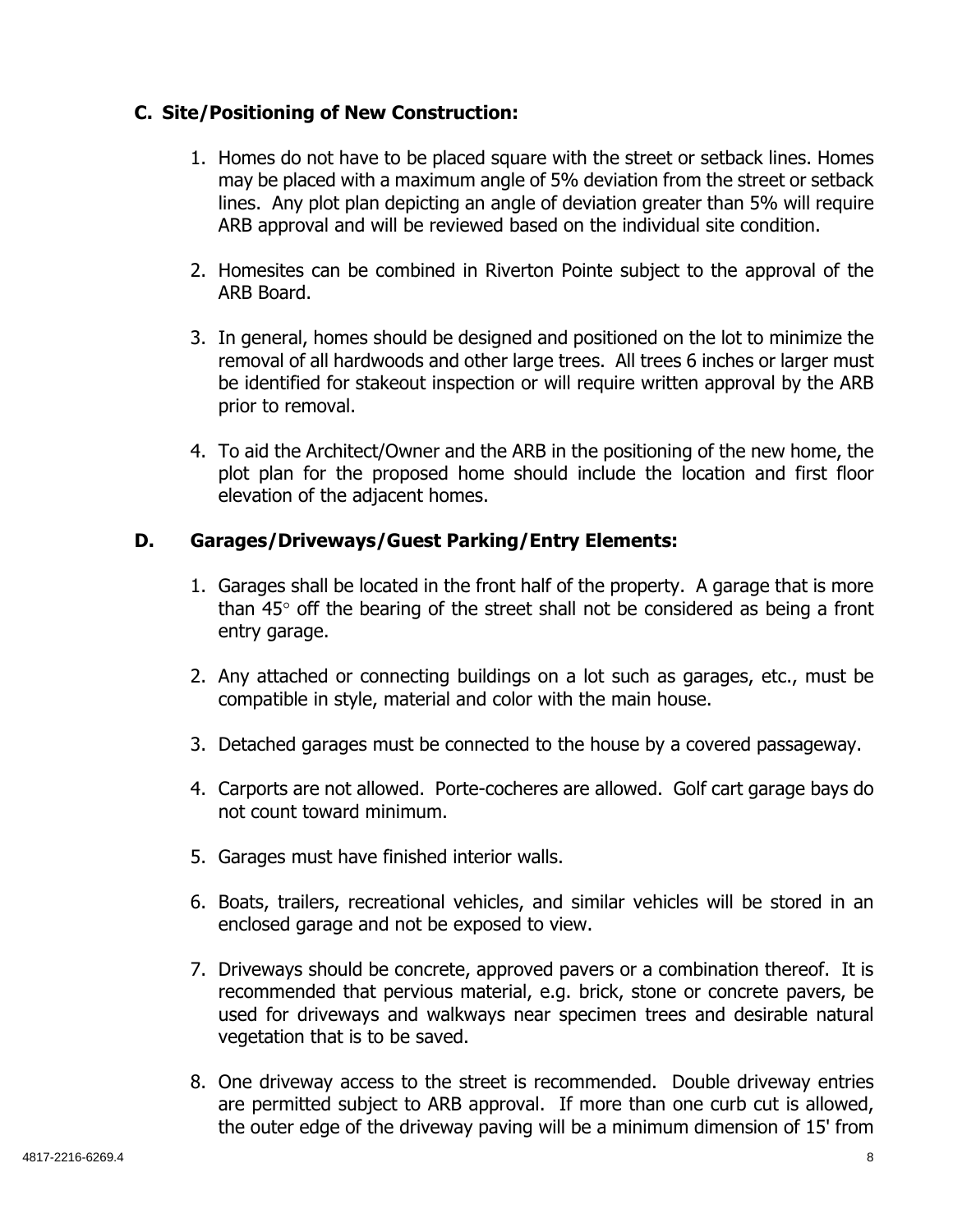the side property line where it joins the street. Circular driveways must have an adequate turning radius and be appropriately landscaped.

- 9. Two off-street guest-parking spaces must be provided on an approved surface. These spaces must not impede egress into or out of the garage. They must not be located closer than five feet from the property line. Off-street guest parking spaces and driveways within five feet (5') of property lines must be screened from adjacent properties and the road with landscape material.
- 10.Reflectors of any type are not permitted.
- 11.No building elements, other than mailboxes, can be located in the Club easement between the curb and the property line. All entry elements must be shown on the architectural and landscape drawings and must be located inside the property line. It is strongly recommended that any entry element of a structural nature not be constructed in the utility easement. If the property owner places any structural element in this easement, it will be at risk if underground utility work takes place. If entry elements have landscaping or lighting, these details must be shown on the appropriate drawings.

#### **E. Decks, Terraces, Patios and Porches:**

Decks, terraces, patios, and screened porches should be designed as an integral part of the architecture of the main structure using compatible materials in both color and texture. If aluminum trim is used, it must be dark screen colored and only used around the perimeter of the screened opening.

#### **F. Screened Enclosures:**

Screened enclosures are allowed in Riverton Pointe. All screened enclosures should be constructed in a manner that is architecturally pleasing and complementary to the house. Gabled screened roofing is preferred to flat screened roofing and may be required by the ARB on lots that are viewed from the golf course. No exterior aluminum tubing (facing out) should exceed 3 inches in width. The depth of aluminum tubing is dependent on the size of the screened enclosure.

## **Other Screened Enclosure Guidelines**

| <b>Color:</b> | <b>Black</b>                                       |
|---------------|----------------------------------------------------|
| Max Height:   | Cannot exceed the height of the exterior roof line |
| Min Height:   | Not lower than the exterior soffit (overhang)      |
| Width:        | Cannot exceed the width of the home                |
| Depth:        | Must conform to ARB setback guidelines             |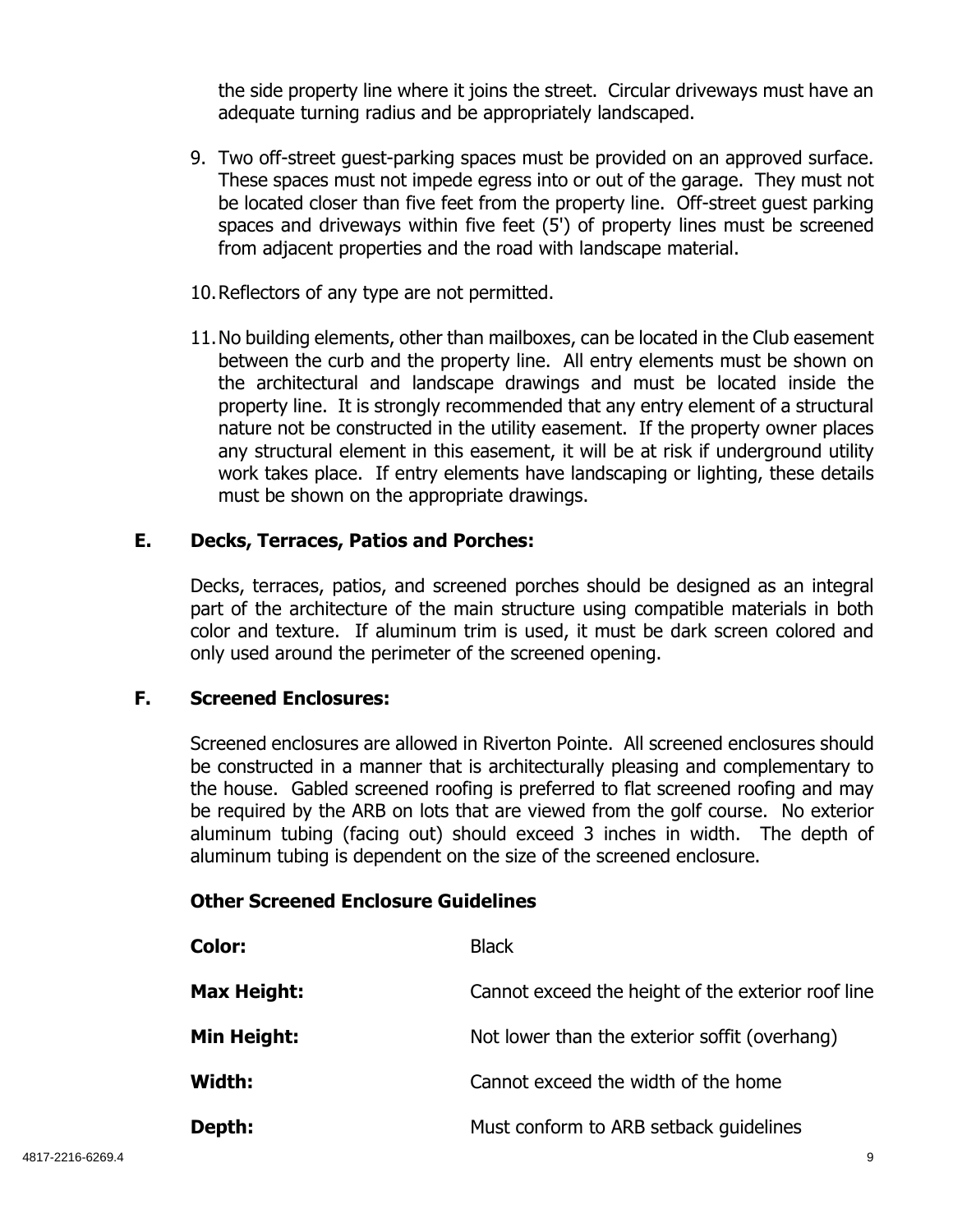## **Additional landscaping may be required by the ARB.**

#### **G. Exterior Lighting:**

Exterior and security lighting must be installed so that neighboring properties and street traffic are unaffected by the glare.

- 1. The design and location of all exterior and landscape lighting shall be indicated on the site plan and the landscape plan. The property owner is advised that all elements including lampposts that are installed in the utility easement (which is a 10 foot wide easement located inside the front and side right-of-way or property line) are installed at the property owner's risk.
- 2. Building perimeter lights must be installed to ensure that the source of light is not visible from off the home site, thus recessed soffit lights are preferable.
- 3. Driveway and walkway lighting must be of the type that is located close to the ground with no more than 180 degree light spread. Cut sheets must be submitted for approval with the landscape plan for all exterior lighting.
- 4. Landscape lighting should also be subdued. If up-lighting is used, care should be taken to avoid creating a halo or glow in the night sky. Down-lighting should be focused on specific landscape vegetation should be subtle, subdued, hidden from view, and not used for general illumination purposes.
- 5. COLORED LIGHTING IS NOT ALLOWED for landscape lighting. Temporary holiday lighting is excluded.

## **H. Water Heaters/Furnaces:**

- 1. Both electric and gas water heater and furnaces are allowed.
- 2. If electric water heater or furnaces is used a contribution fee will be required to Palmetto Electric.

## **I. Service Yards:**

 Where applicable all residences are required to have an attached service yard. All utilities, including electrical service, garbage containers, HVAC compressors, water softeners, pool equipment, well equipment, etc. shall be located in a service yard.

1. All service yards shall be designed to have minimum impact on neighboring residences and be located within the setback lines. Exceptions may be considered for non-standard lots.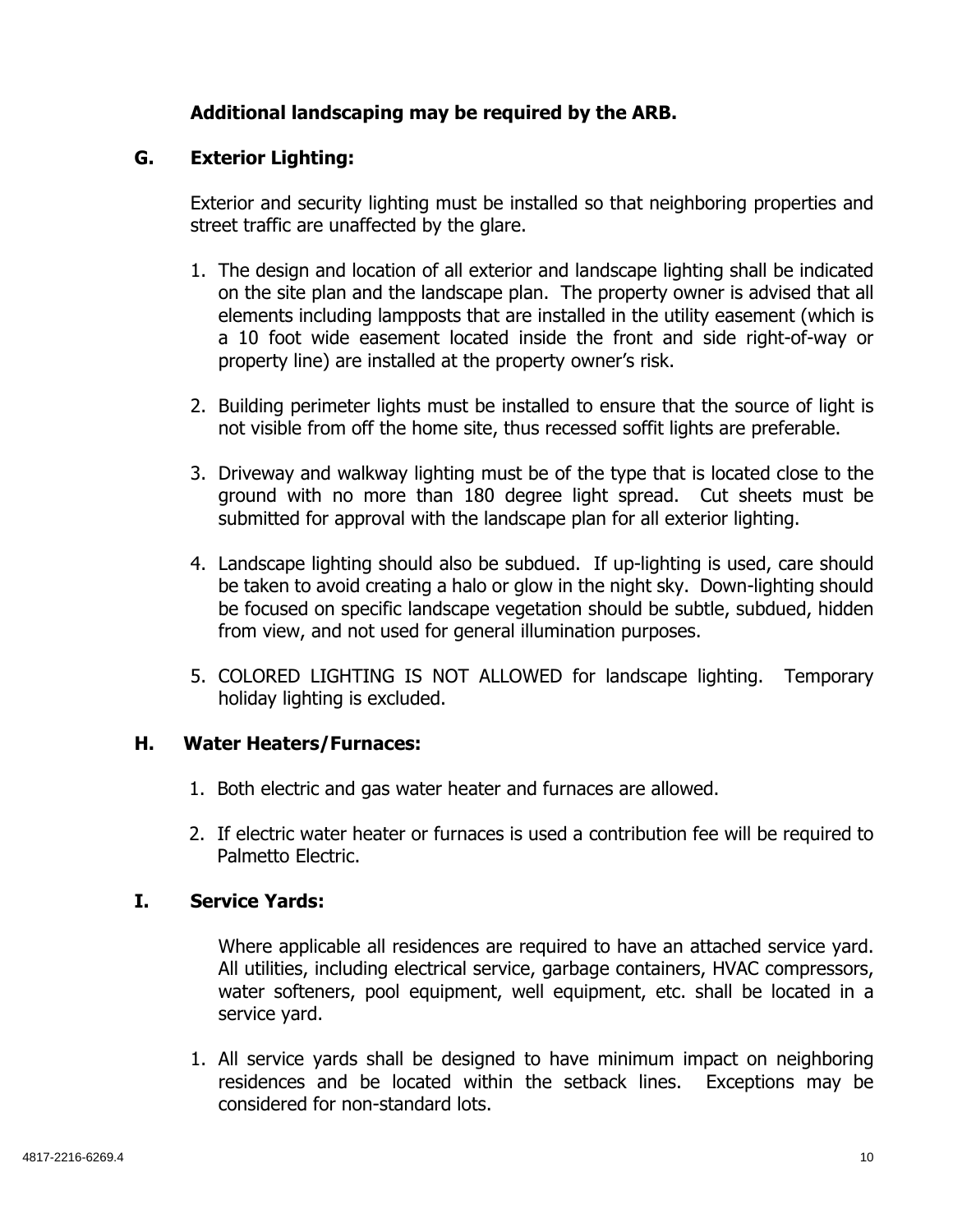- 2. The service yards should be located in the side or rear yards.
- 3. The primary service yard enclosing equipment shall be screened from view by a wall or fence with a minimum height of six feet (6') feet. All service yard equipment must be completely screened from view at the top and at the slab portion or bottom. The maximum distance between the bottom of the screening enclosure and the slab is three inches (3"). Use of lattice on service yards is not allowed. The door of the service yard is to be full height.
- 4. The service yard will have colors compatible with the house.
- 5. All service yards will have concrete slabs or pavers.

## **J. Minimum Square Footage of Interior air-conditioned Space, Excluding Garages:**

- 1. 100' lots minimum  $= 2,000$  square feet.
- 2. 80' lots minimum  $= 1,800$  square feet.
- 3. 70' lots minimum  $= 1,600$  square feet.

## **K. Foundation Plan:**

- 1. Due to FEMA flood elevation requirements, a substantial foundation may be required.
- 2. No more than 4' of foundation should be exposed around a home as measured from the finished grade to the first floor level. High foundation walls will require careful architectural and landscape treatment to help soften their height and massiveness. All openings in the foundation wall are to be louvered. The amount of louver openings in the foundation wall must be less than 40% of the wall area.

#### **L. Materials:**

- 1. Exterior walls should be of brick, wood, stucco, stone, fiber-cement siding, etc. Siding materials must be approved by the ARB. No vinyl siding will be allowed.
- 2. Various styles of windows may be desired to accent the architectural style of the house. Low country and traditional style homes are encouraged to have permanent exterior grids (minimum 7/8'' wide) on all windows of rooms that do not face the rear of the house unless the architectural style demands otherwise. It is recommended that the interior grids be permanent but if removable, the grids must be framed. It is also encouraged that all windows be of a style compatible with the rest of the house.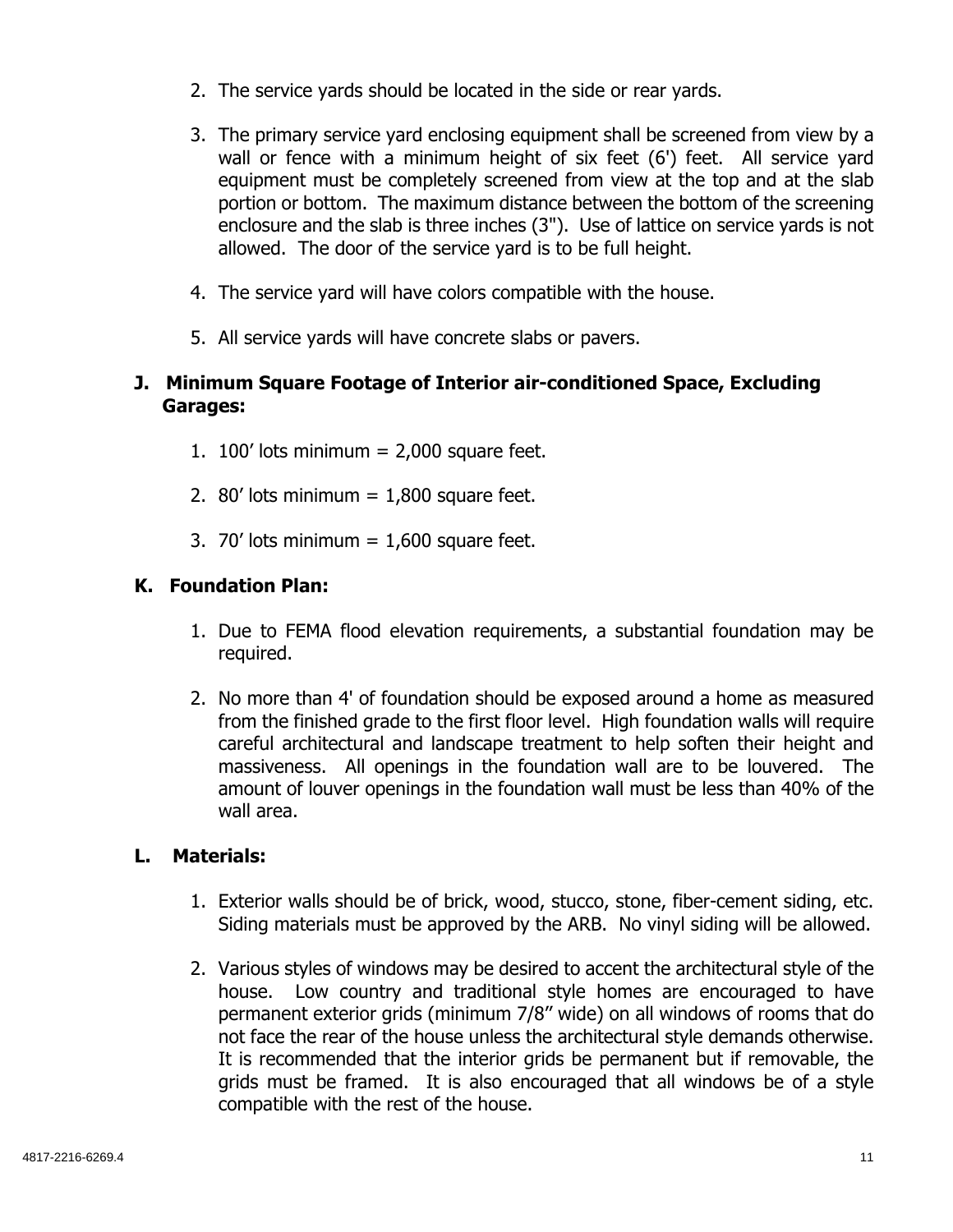3. All exterior wood trim or wood siding including stairs will be painted or stained. All exterior colors must be approved by the ARB.

## **M. Building Elevation and Height:**

- 1. Single-family residences must conform to federal flood zone regulations for minimum finished floor elevation established by Federal Emergency Management Agency (FEMA). The ARB requires that the proposed finish floor be at least 1 foot higher than the 100 year flood, but not be excessively higher than the required elevations.
- 2. The exterior walls shall be a minimum of 10' from finished grade at the exterior of the structure, to the top of the plate at the exterior wall on all single family lots. The height of the front foundation wall of the home (garage not included), as measured from finished grade at the exterior of the structure, to the finished floor elevation will be between a minimum of twenty-four (24 inches) and a maximum of 60″ (60 inches). Allowances will be made for homes located in the flood plain.
- 3. The maximum height of a residence as measured from finished first floor to the top of the tallest roof ridge beam is 35 feet. No house should exceed forty feet of height from the finished grade. No house shall have more than two (2 1/2) habitable levels on 100' and 80' lots. All lots are limited to two (2) habitable levels.

## **N. Roofs:**

- 1. Architectural roofing materials must be approved by the ARB. If fiberglass shingles are used, colors and configurations that do not call attention to the roof should be chosen. If fiberglass shingles are used a minimum of 300 # and/or 30 year warranty is recommended. Metal roofs must be standing seam with a minimum gauge of 24.
- 2. Exaggerated roof slopes (both high and low) should be avoided.
- 3. Roof vents, plumbing vents and other penetrations will be painted to blend with the roof. All roof penetrations will be on the rear side of the roof ridge.
- 4. Low profile roof ventilators will be used.
- 5. Skylights should not be visible on the street side elevation.
- 6. Direct vent fireplaces through the roof are not allowed unless they are vented through a full chimney. Prefabricated chimney flue caps shall be screened with a metal or other non-combustible material shroud for safety and ornamentation.

# **O. Antennas, Satellite Disks and Accessory Structures:**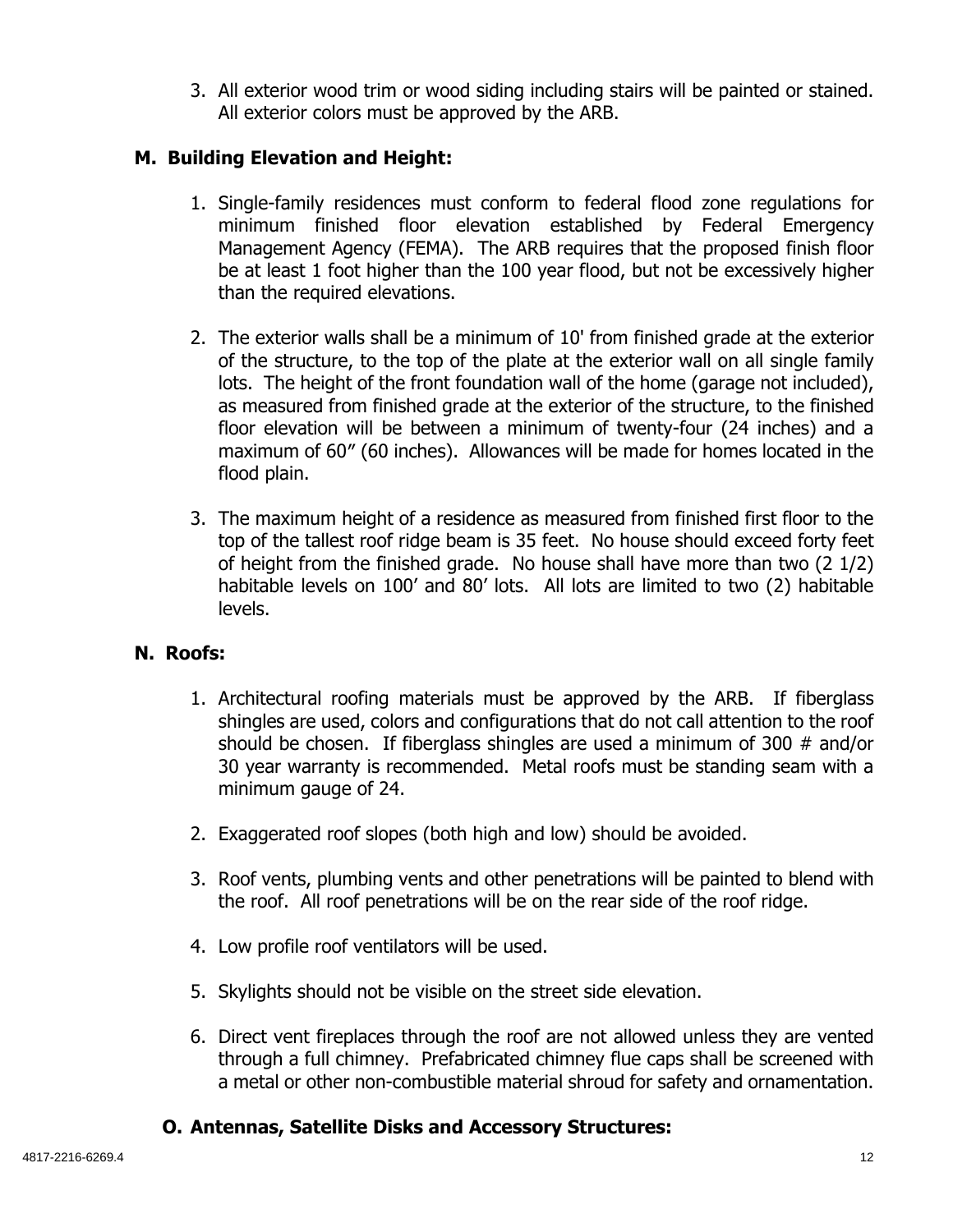- 1. Satellite dishes, which meet solely the minimum requirements of the Telecommunications Act of 1996, any amendments thereto, and any applicable South Carolina statutory requirements, may be erected and maintained on the property with ARB approval. It is recommended that satellite dishes be mounted within the service yard. If satellite dishes must be mounted on the roof they must be mounted on the rear of the roof. The location must be approved by ARB.
- 2. Other than O-1. above, no television antenna, radio receiver, transmitter, or other similar device shall be attached or installed on the exterior portion of the property within Riverton Pointe.
- 3. No exterior speaker, horn, whistle, bell, or other sound device, which is unreasonably loud or annoying, except home security devices used exclusively for security purposes, shall be located, used, or placed within Riverton Pointe.

## **P. Wells:**

- 1. Closed loop water systems are allowed in Riverton Pointe provided the holes bored for the loop shall be drilled by a South Carolina licensed well driller in accordance with South Carolina regulations and approval by ARB.
- 2. No private water wells for the purpose of domestic consumption will be drilled or maintained on any residential lot.
- 3. Wells for irrigation purposes may be installed on an owner's property (limited to the backyard) subject to the approval of the ARB. All wells constructed on an owner's property must comply with all State regulation and be constructed within the applicable rear setbacks.

# **Q. Grading and Drainage:**

- 1. Grading and drainage shall be designed to ensure no storm water or roof water runoff is directed toward adjacent home sites, golf course, Riverton Pointe Club property or directly into marsh areas. Runoff should be directed into swales or dry wells to prevent runoff onto any adjacent properties.
- 2. In general, the areas of the lot that may be filled are limited to the area immediately under and around the house and adjacent driveway. This fill area should start transitioning down to existing grade as soon as possible once beyond the building line. It should be anticipated that natural low-lying areas will be preserved and that these low areas may retain water for several days following heavy rainfall.
- 3. Cuts and fills should be designed to complement the natural topography. Grading should produce graceful contours, not sharp angles, and provide smooth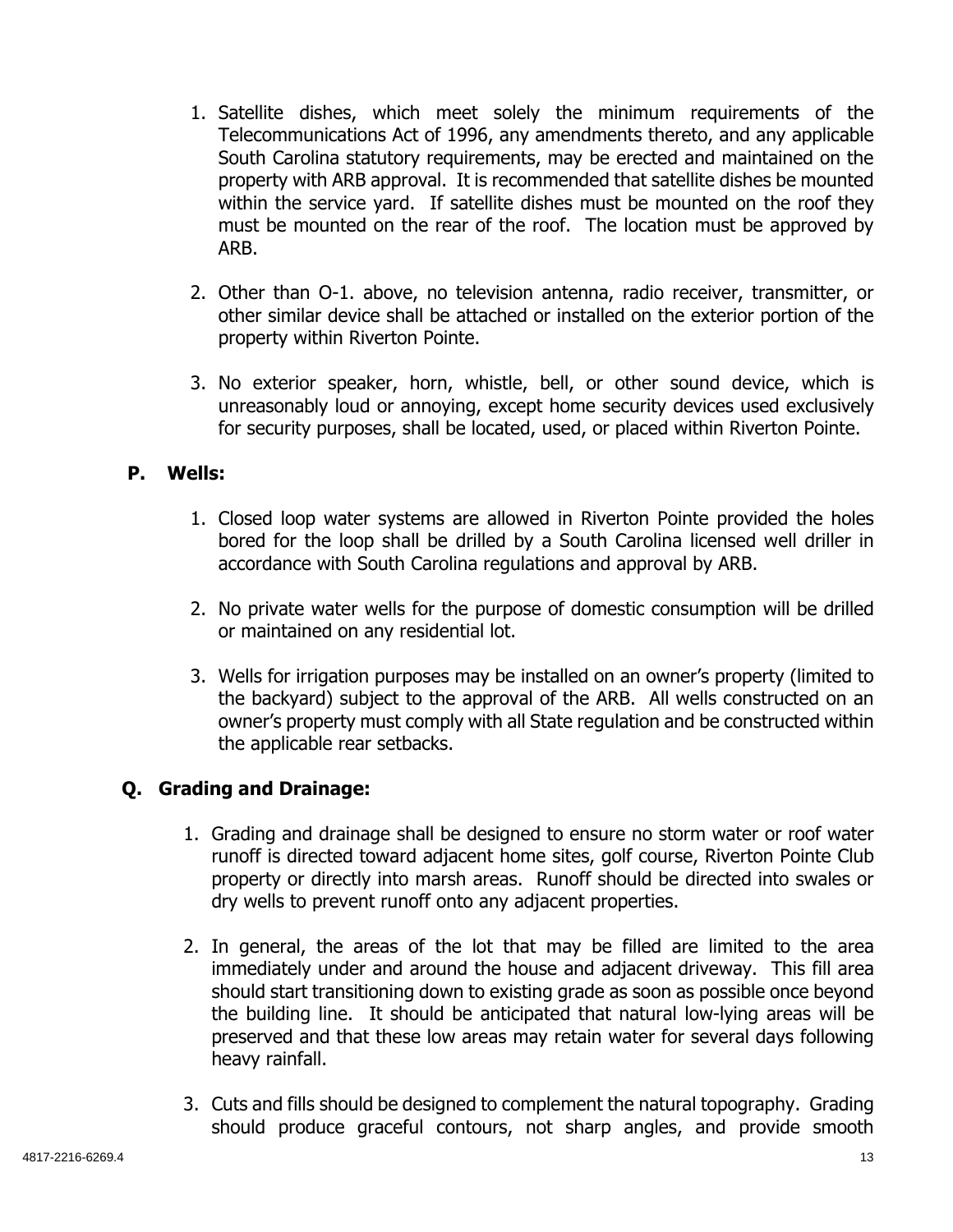transitions at the head and toe of the slope. No grading (cut or fill) should occur under the drip lines of large significant trees.

## **R. Pools:**

- 1. Pool equipment shall be placed inside a service yard.
- 2. The top of the pool or pool deck may not be over 2' above existing grade unless integrated into a terraced landscaping plan approved by the ARB.
- 3. Backwash is not permitted to be discharged into the sanitary sewer system, storm water sewer system, or onto the golf course, and must be contained on the lot.
- 4. Significant landscaping will be required around pools and pool decks to screen adjacent properties and views from the golf course.
- 5. Pool fences are allowed but shall be no higher than 36" above grade. The pool fence should be constructed from a substantial material such as heavy gauge anodized aluminum or painted wrought iron.
- 6. All pool fences should be installed in the immediate area of the pool in conformance with the normal setback requirements. No pool fence can be installed closer than three feet (3') of the property line.
- 7. All pool fences will be evaluated on a case-by-case basis.
- 8. Pools cannot be built within utility easements. Subject to ARB approval, pools may encroach to a maximum distance of one half the setback.
- 9. The Owner is solely responsible for complying with any South Carolina DHEC rules and regulations applicable to residential pools.

# **S. Landscaping:**

The ARB recommends the property owner select a landscape professional familiar with the soil and growing conditions of the area. The landscape architect should advise the homeowner of the type of soil and the effect on the landscape plan.

- 1. Landscape plans must be submitted at the time of framing. Landscape plans must be approved before landscaping starts. Landscaping must be completed before final inspection of the property is performed. All landscaping must be complete prior to occupancy of the home.
- 2. The landscaping plan should contain all the vital information from the previously approved site plan and will show existing plants and trees and will indicate trees to be removed. Landscape plants/materials schedule is to be on the plan itself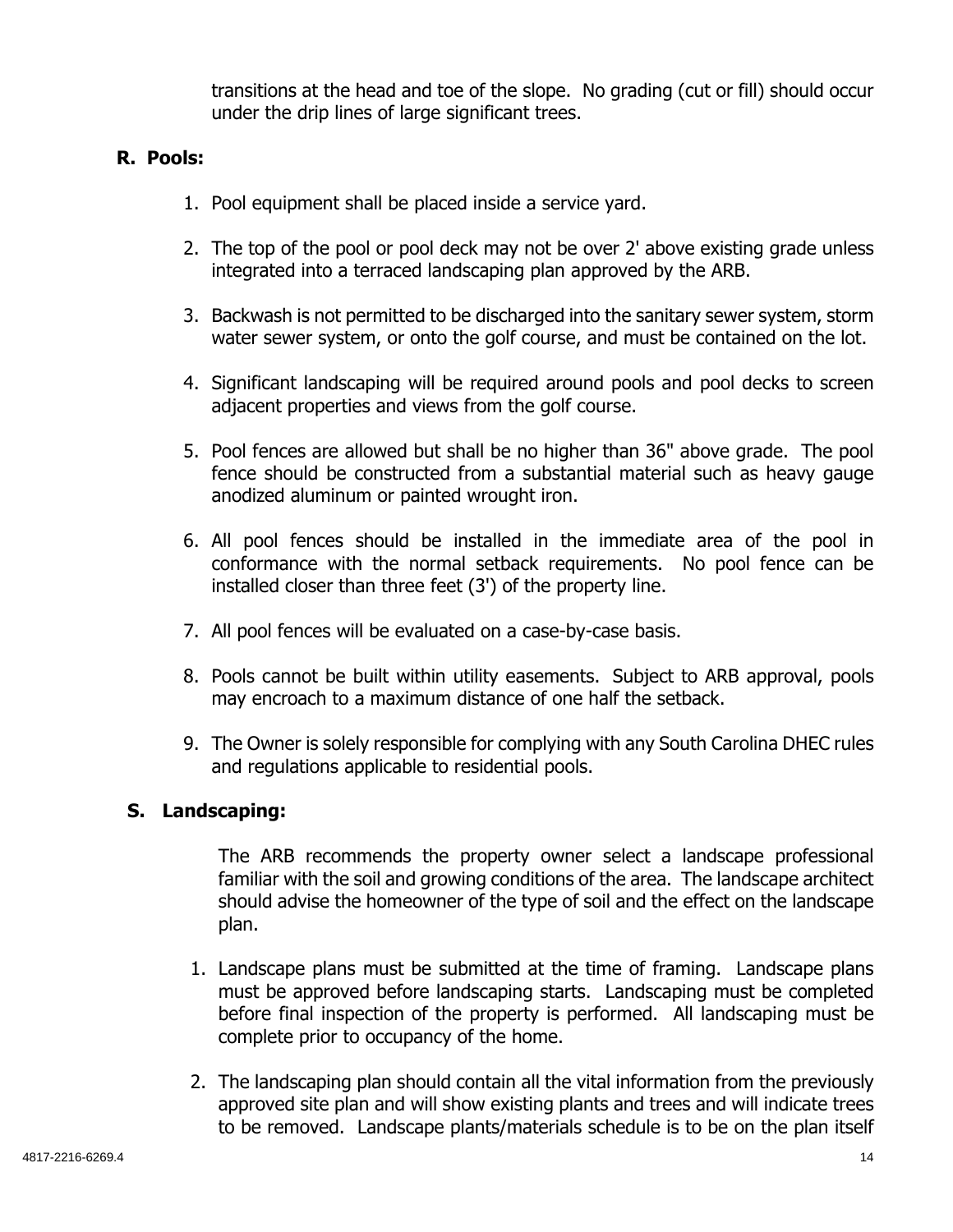and is to show number of plants, botanical name, common names, species, container size, spread, height, and spacing at installation.

- a. House/deck/garage/service yard/mechanical platform and foundation walls are to be fully/heavily landscaped on all sides. Depending on the height of the foundation, plant size and spacing requirements will vary to assure that effective screening is provided.
- b. Garage entry, parking areas, and pool areas are to be fully/heavily screened from the street and adjoining properties with tall/full evergreen screening type plants to provide effective screening immediately upon installation.
- c. Property line utility service boxes must be screened with evergreen landscaping yet provide reasonable access by the utility companies.
- 3. All improvements, including landscaping, in street rights-of-way must be approved by the ARB. The homeowner's entire yard must be grassed (sod) unless a natural area of the property is approved by the ARB. Property owners are responsible for landscaping and maintenance of landscaping from property lines to the roadway.
- 4. A landscaping plan that uses rock or crushed rock as a predominant element will not be accepted.
- 5. Use of mature/well established plant material (existing and/or new) is strongly encouraged. The use of native materials, including deer resistant, drought resistant, winter hardy plant varieties, is encouraged. Winter hardy/evergreen plants are to be used for foundation and screening/buffering purposes.
- 6. Planting design:
	- a. A simple massing of plant materials is generally the most effective method of creating a successful planting scheme. Lawn areas are encouraged in open areas around homes where sunlight is available for a good portion of the day. Otherwise, wooded areas should be preserved and enhanced by the selective introduction of ground cover and edge planting. Plant material berms, fences, and walls should also be incorporated into the design of outdoor spaces for functional use such as to provide screening and privacy.
	- b. Leaving "natural" areas may be appropriate and acceptable in some cases, but owners are cautioned that these areas must be maintained (cleaned, pruned, weeds/vines removed) and not left to grow wild. Natural does not mean unkempt.
	- c. At driveway entrances, for reasons of safety, no planting that obstruct sight lines shall be permitted.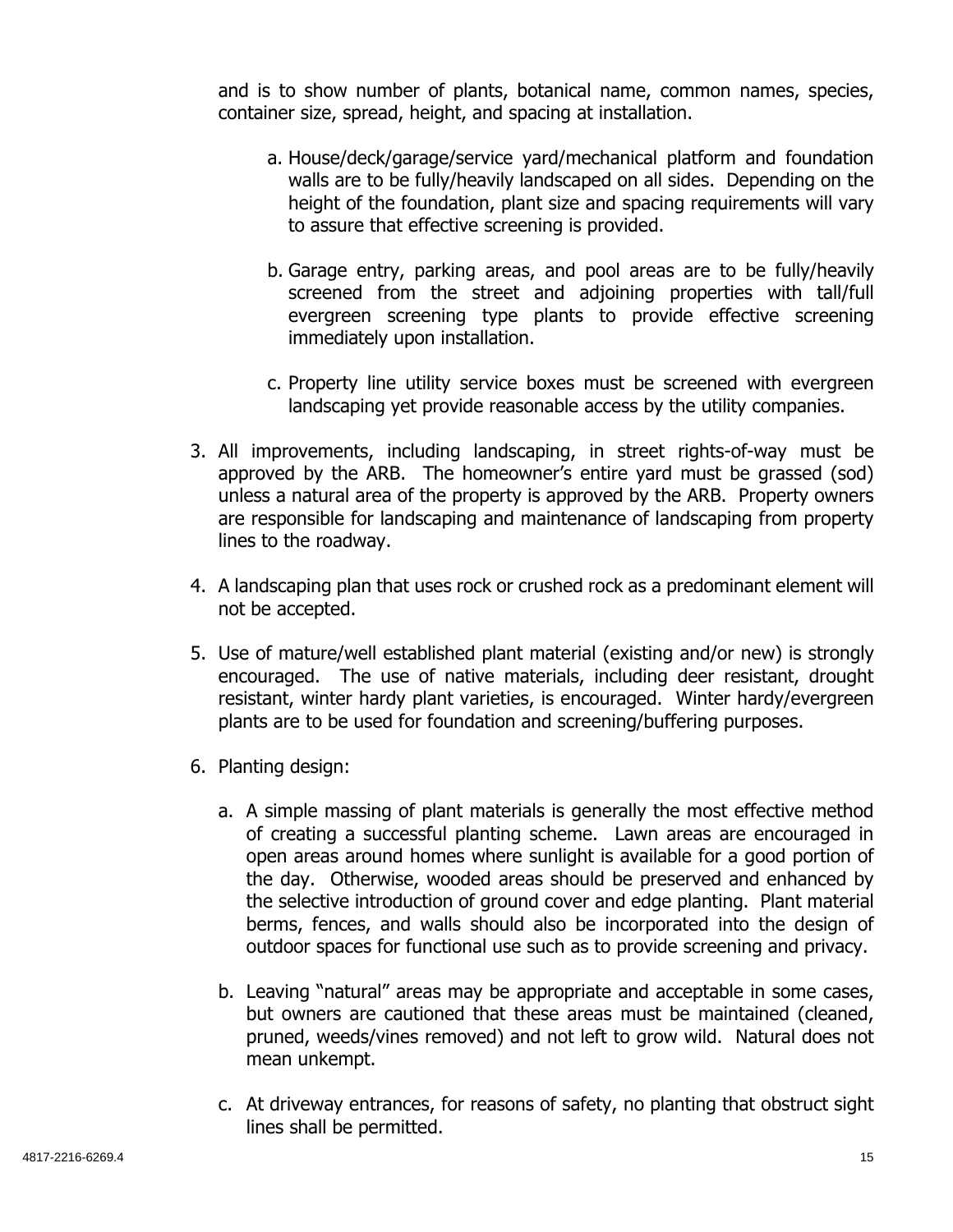- d. Landscaping at the rear corners of a lot shall not impede the view corridor of the neighbors.
- 7. No hardwood tree with a trunk diameter measuring 6" or more at a distance of 4' above ground level or pine tree with a trunk diameter measuring 24" or more shall be removed, or effectively removed through damage, without written approval by the ARB.
- 8. The cutting or trimming of any vegetation outside of an Owners' property line is strictly prohibited.
- 9. Walks, retaining wall, or other hardscape improvements will be identified by material and dimensions; including height above finished grade.
- 10. Sod areas and shrubs will be covered by an underground irrigation system.
- 11. St. Augustine grass will not be permitted if contiguous to golf course turf.
- 12. At final inspection of the landscape installation, the ARB, in its sole judgment, will determine if the landscape plan design intent has been met, particularly as it relates to landscaping that is used for screening purposes and foundation coverage. Every property owner is responsible for preventing the development of any unclean, unsightly or unkempt conditions of buildings or yards, which shall reduce the beauty of the neighborhood as a whole. All formal landscaped areas, bed and lawn areas must be maintained. In natural areas, weed growth must be controlled, trees pruned, vines removed and yard debris removed.
- 13. Any proposed changes in landscaping such as fences, fountains, lighting, game structures, pole supported feeders/bird houses, drives, walks, landscape structures and statuaries must be approved by the ARB.

## **T. Landscape Accessory Structures and Ornaments:**

- 1. All landscape accessory structures such as birdhouses, statues, flagpoles, lampposts, etc. must be within the applicable setbacks and be approved by the ARB. Landscape name and number signs are prohibited.
- 2. All playground equipment must be nature blending in color. All exterior play equipment, including basketball nets, shall be placed only with approval by the ARB.
- 3. No exposed clotheslines, tool sheds or doghouses shall be permitted.

#### **U. House Numbers:**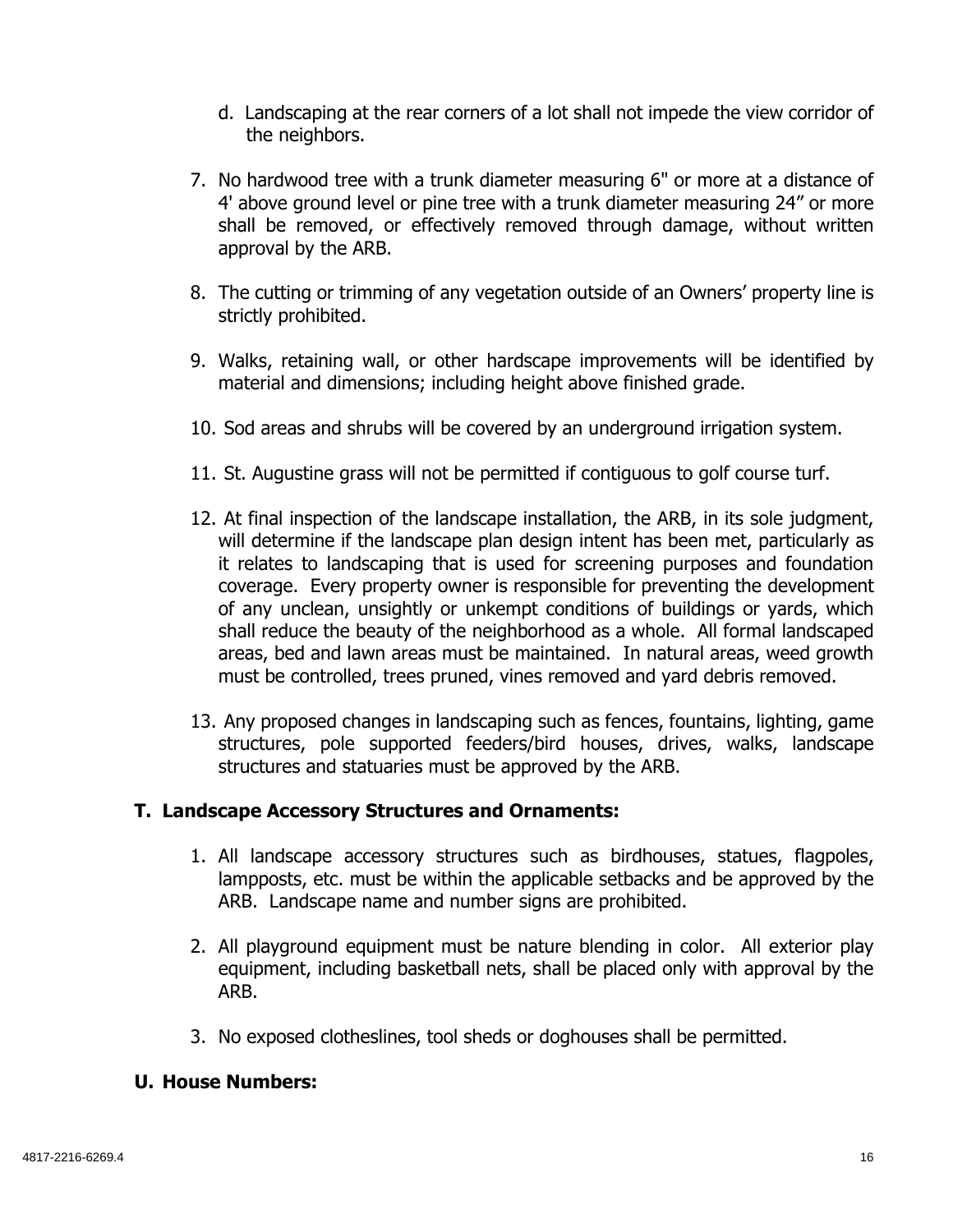1. House numbers must be three inches (3″) in height and black in color. House numbers may not be painted on the curb. "All occupancies shall display their correct physical address on the building. If the building is more than 50′ from the street or road, this number must also be posted near the walk, driveway, gatepost, fence or common entrance so as to be clearly visible from the road." (Mandate from the South Carolina State Legislation, Section 23-47-60). See attached designs in ARB Design Guidelines specifications.

#### **V. Fences:**

- 1. Walls and fences may be approved provided they are attached to the house.
- 2. Fence plans must be drawn on a previously approved site plan and will include an elevation of one section of fence/screening. Fences cannot be closer than 3' to any property line. Maximum fence height is 5' above grade and a minimum of 3' above grade. Fences may be either wrought iron, black aluminum, brick, stucco, etc. Fences cannot be built within utility easements. The ARB has sole discretion on the use of fence materials and fence location.
- 3. Deer fences are not acceptable. The ARB encourages each Owner to consider that deer live on the property. When establishing a landscape plan Owners should choose plants and plant materials which are less attractive to deer.
- 4. Fence location may not create any drainage concerns or impede adjacent drainage

#### **W. Exterior Storm / Hurricane Shutters:**

All storm shutters will be reviewed by the ARB on a case by case basis. In no case will shutters be allowed to remain closed for more than two weeks.

## **IV. CONSTRUCTION START UP / SITE PREPARATION:**

After **Final Design Approval** of the drawing package, the contractor shall stake out the lot in preparation for string line inspection. No trees are to be cut or clearing of any kind to proceed until after the string line inspection is approved. Trees to be cut shall be banded in red; trees to be protected shall be double banded in yellow. After string line approval an ARB approval will be issued.

## **A. Tree Protection:**

Shall be constructed of 2″x 4″ posts on 8′ centers with 2″x 4″ top rail covered with Burke Safety Fence. Tree protection shall be 4′ high and located around the drip line of the tree. (approximately 1 foot in radius for every inch in tree diameter). Specific recommendations from the arborist's survey and report will also need to be followed.

#### **B. Silt Fence:**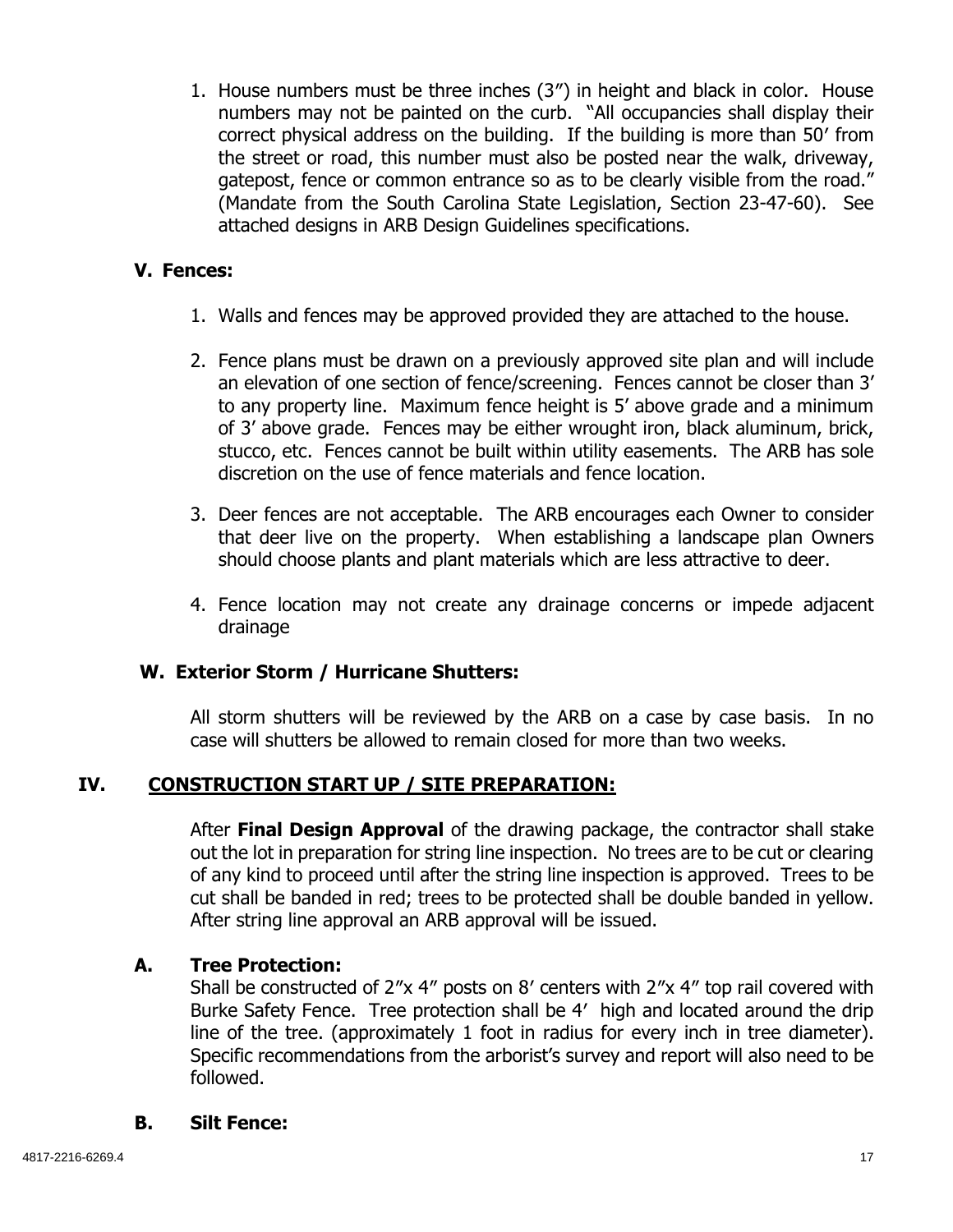Prior to starting construction, a silt fence will be installed on all property lines of the lot and maintained throughout construction. Care must be taken to install the silt fence with the bottom curl under a dirt cover so that silt and debris do not run under the silt fence. See detail sheet pgs 37 & 38.

## **C. Portable Chemical Toilet:**

Prior to starting construction a portable chemical toilet will be placed within the setback line, emptied on a regular basis and will be removed when construction is complete. The door of the toilet should not face the street. It should be facing toward the center or rear lot line of each lot unless otherwise approved by the ARB. All portable toilets on Riverton Pointe Blvd., Azalea Drive and Laurel Oak Avenue must be enclosed on three sides with approved screening material, or at the direction of the ARB. Portable toilets may be grouped if a home builder has an adjacent home under construction.

## **D. Dumpster:**

Prior to starting construction a metal dumpster will be in place and must be present on the lot during the entire construction process. The dumpster must be removed when construction is complete. **It will be the permit holder's responsibility to collect all trash and have a clean and orderly construction site at the conclusion of each day's activities.** 

## **E. Illegal Dumping:**

No dumping or burning of debris is permitted within Riverton Pointe.

# **F. Utilities:**

 The appropriate utility companies shall provide completely underground connections to water, sanitary sewer**,** electricity, telephone, and cable TV. The installation of all utilities to homes within Riverton Pointe will be installed meeting the specifications prescribed by the providing utility.

# **G. Signs:**

No signs other than the approved homeowner, and contractor signs are to be placed on a property during construction. The contractor signpost will contain the contractors sign, and will have the County and Riverton Pointe Building Permits affixed to the signpost. There shall be only one contractor sign on the lot. This sign must be placed on the street side of the home site. This information is to remain posted throughout the building process and be removed when final approval is requested. See appendix  $XIII - F$  for the Riverton Pointe ARB approved sign design. There shall be no other subcontractor or supplier signs on the lot.

# **V: CONSTRUCTION GUIDELINES**

# **A. Contractor Licensing and Insurance:**

All General contractors will provide to the ARB office, a copy of:

- South Carolina Residential Builder or General Contractor license.
- **EXECT:** City of Hardeeville Business license.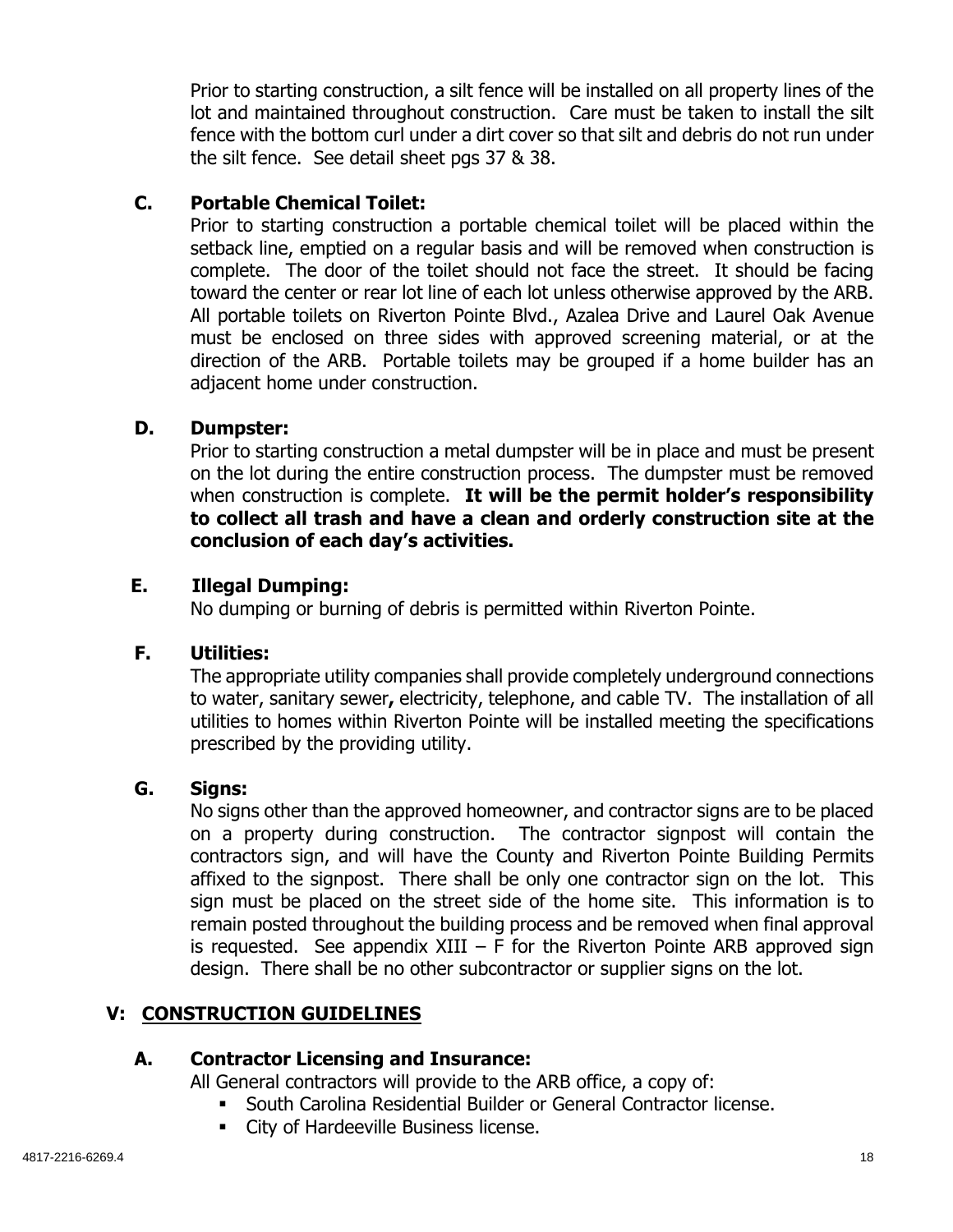- General liability and workman's compensation insurance.
- Vehicle insurance.

#### **B. Access to Construction Sites:**

All Contractors and their work teams will use the gate designated by the ARB for access into Riverton Pointe. No contractor's employees, commercial vehicles or privately owned property owner vehicles are allowed to use the golf cart paths or walkways for access to homes or job sites.

#### **C. Site Protection / Traffic Laws / Parking:**

- 1. All vehicles, trailers and building supplies shall be limited to the job site property. No privately owned undeveloped lots may be used for parking or storage of any construction related equipment without the written approval from the property owner.
- 2. The utmost caution must be used to avoid damage to the road right of way and the curbing. Any damage to curbs, sidewalks and easements must be restored to the original condition at the completion of the project. The edge of the road pavement shall be protected from damage by construction vehicles. Placing heavy wood planks, or other effective material, to make the transition between the pavement and the road smooth, should be used. Deposits will not be returned until any/all damaged areas are satisfactorily restored.
- 3. Posted speed limits and safe driving practices will be strictly enforced. Parking should be limited to one side of the street to allow ample space for traffic. Under no circumstances shall construction vehicles park on the sidewalk, interfere with the flow of traffic or cause hazardous conditions.
- 4. Failure to comply with the above requirements during construction may result in fines being levied and / or other appropriate action.

#### **D. Utility Vehicles:**

Only one utility vehicle will be authorized to remain on a new construction site overnight. It must be fully enclosed, locked, have appropriate registration and be approved by the ARB prior to remaining on site. A locking device must be used to secure the axel so the vehicle cannot be moved. Responsibility for loss of equipment, theft or damage is the sole responsibility of the contractor. If additional utility vehicles are desired, you must acquire approval from the ARB.

#### **E. Construction Rules:**

The following rules and regulations are designated to enhance Riverton Pointe's overall appearance and to protect the aesthetics and the property values of all Owners. Contractors will be held responsible not only for the actions of their own employees, but also for the actions of their subcontractors' employees.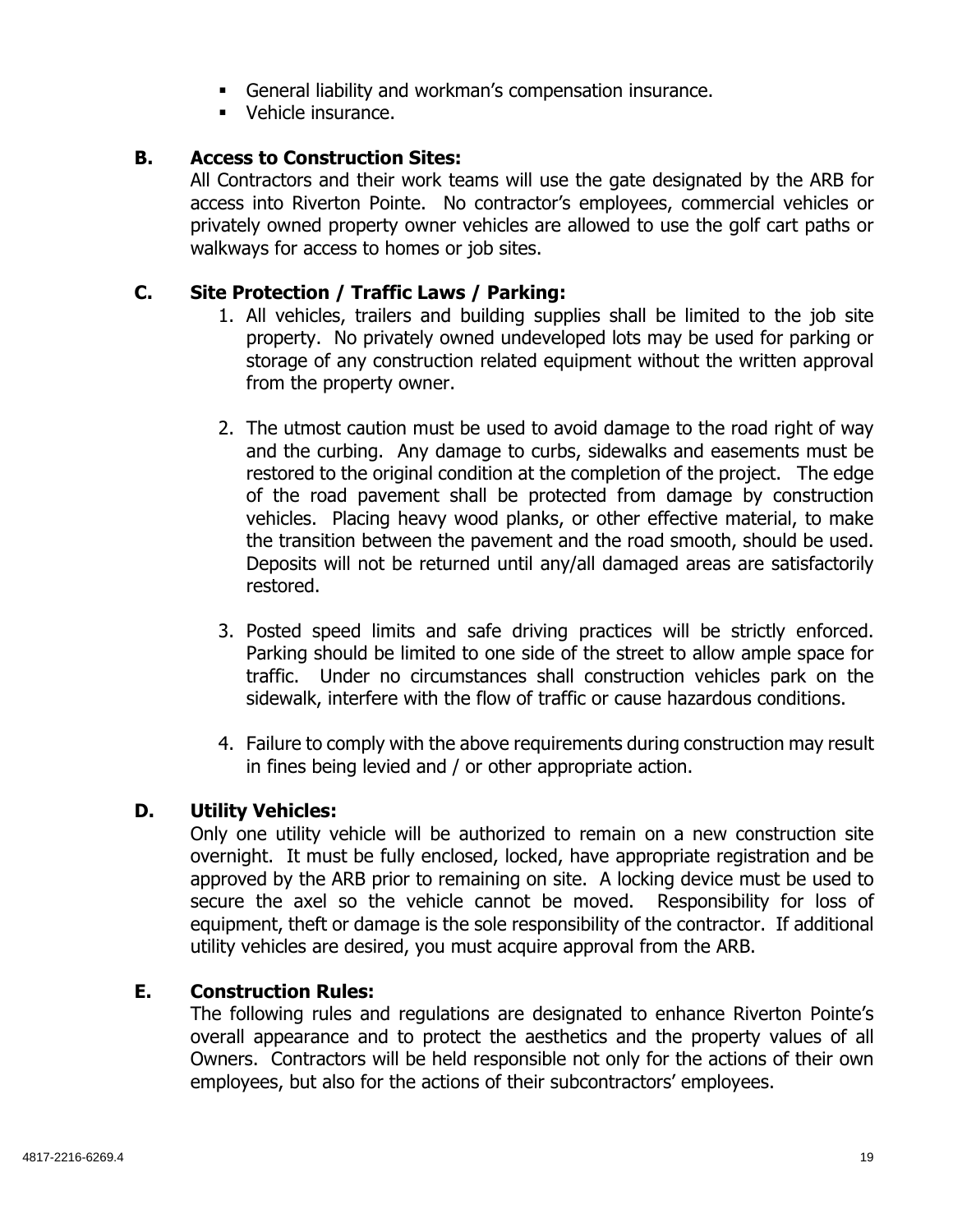- 1. No work, including lot clearing, will begin until both a Riverton Pointe Building Permit and a City of Hardeeville Building Permit are issued and posted at the job site.
- 2. Construction work, both exterior and interior, must be limited to the hours of 7:00 AM to 7:00 PM, Monday through Saturday. (These hours may be amended from time to time by the ARB according to season and special occasions.) Workers and their vehicles should not arrive more than 15 minutes prior to opening and should depart the job site no later than 15 minutes after the posted close of business, without exception.
- 3. No work will be permitted on Sundays, Thanksgiving Day, Christmas Day or New Years Day.
- 4. No water usage will be permitted until the appropriate tap fees are paid and meters are installed by the Beaufort-Jasper Water & Sewer Authority.
- 5. No construction trash burning will be permitted on the site.
- 6. The General Contractor is responsible for enforcing the following work rules for all construction workers and suppliers at the job site.
	- No workers will be allowed to enter or leave Riverton Pointe on foot.
	- No workers will be allowed to enter Riverton Pointe to seek employment at a job site.
	- Workers are not permitted to use any Riverton Pointe facilities. (This includes golf course restrooms).
	- Workers are not permitted to fish in any lagoon or from any boat dock.
	- The possession and/or consumption of alcohol or drugs are strictly prohibited on Riverton Pointe property.
	- Workers should refrain from using inappropriate language, honking horns and playing loud music.
	- Workers are prohibited from bringing firearms or other weapons into Riverton Pointe.
	- Workers are prohibited from bringing dogs, cats, or other pets into Riverton Pointe.
	- Workers are prohibited from bringing children to a job site.
	- Workers must obey all posted speed limits when driving on Riverton Pointe roads.
	- Workers must not throw litter from windows of vehicles and must prevent litter on job sites.
	- Workers must wear shirts.

#### **Failure to comply with these rules may result in loss of deposits or other sanctions.**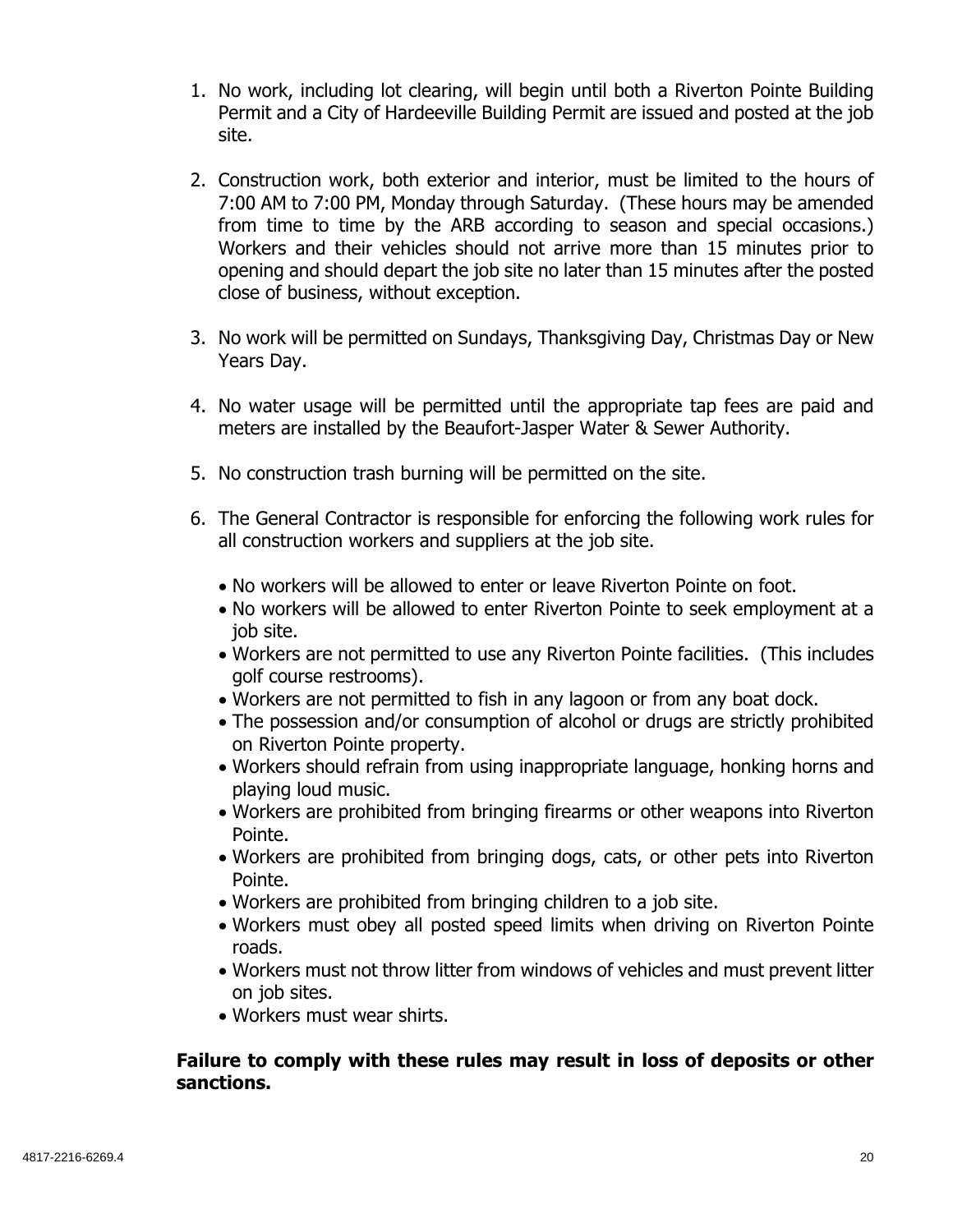- 7. Portable Toilets must be located and enclosed according to the ARB guidelines and with ARB approval, and must conform to current pollution prevention requirements.
- 8. Vacant and undeveloped adjacent properties may not be used for access, parking or storage of material and equipment without written permission of the Owner. A copy of the permission letter must be filed with the ARB Administrator. The Contractor/Owner will be responsible for repairing any damage done to adjacent property before their deposits will be returned.

#### **F. OSHA Regulations:**

 All contractors shall comply with all Federal, State and Local safety and health regulations as well as all applicable environmental requirements.

#### **VI. CLEAN CONSTRUCTION SITES:**

#### **A. Sediment:**

Controlling sediment at the site to minimize the amount of sediment released from the site into the street, the municipal separate storm sewer system (MS4), stream, creeks, wetlands, drainage channels, lakes, bays, or rivers is the goal of the storm clean site program. Sediment will be controlled at the site through an effective combination of erosion and sediment controls specified in the Storm Water Pollution Prevention Plan.

#### **B. Trash:**

Priority will be placed on controlling blowing trash from the site through instructing the subcontractors at the site to put trash in appropriate containers at the site. Regular site inspections by construction and project management will identify trash that is not in containers and trash containers that are reaching capacity and need to be removed from the site. Trash containers will also be monitored to ensure that no controlled hazardous materials are being disposed of improperly in the site trash containers.

#### **C. Washout Waters:**

Controlling washout waters from concrete, stucco, mortar mixing, gunite, gypcrete and paint operations at the site is essential in the storm water clean construction program. Controlling concrete wash water in a designated, marked, and contained area is essential until the cement wash water has hardened or evaporated. Water based paint, gunite and gypcrete washout can be contained in the same manner as concrete washout ensuring that washout waters never reach a storm inlet, drainage channel or leave the washout site. After the concrete and paint washout waters have dried, the residue will be removed from the site as solid waste. Non-water based products shall not be washed out in the washout area and shall be disposed of in accordance to manufacturers' recommendations.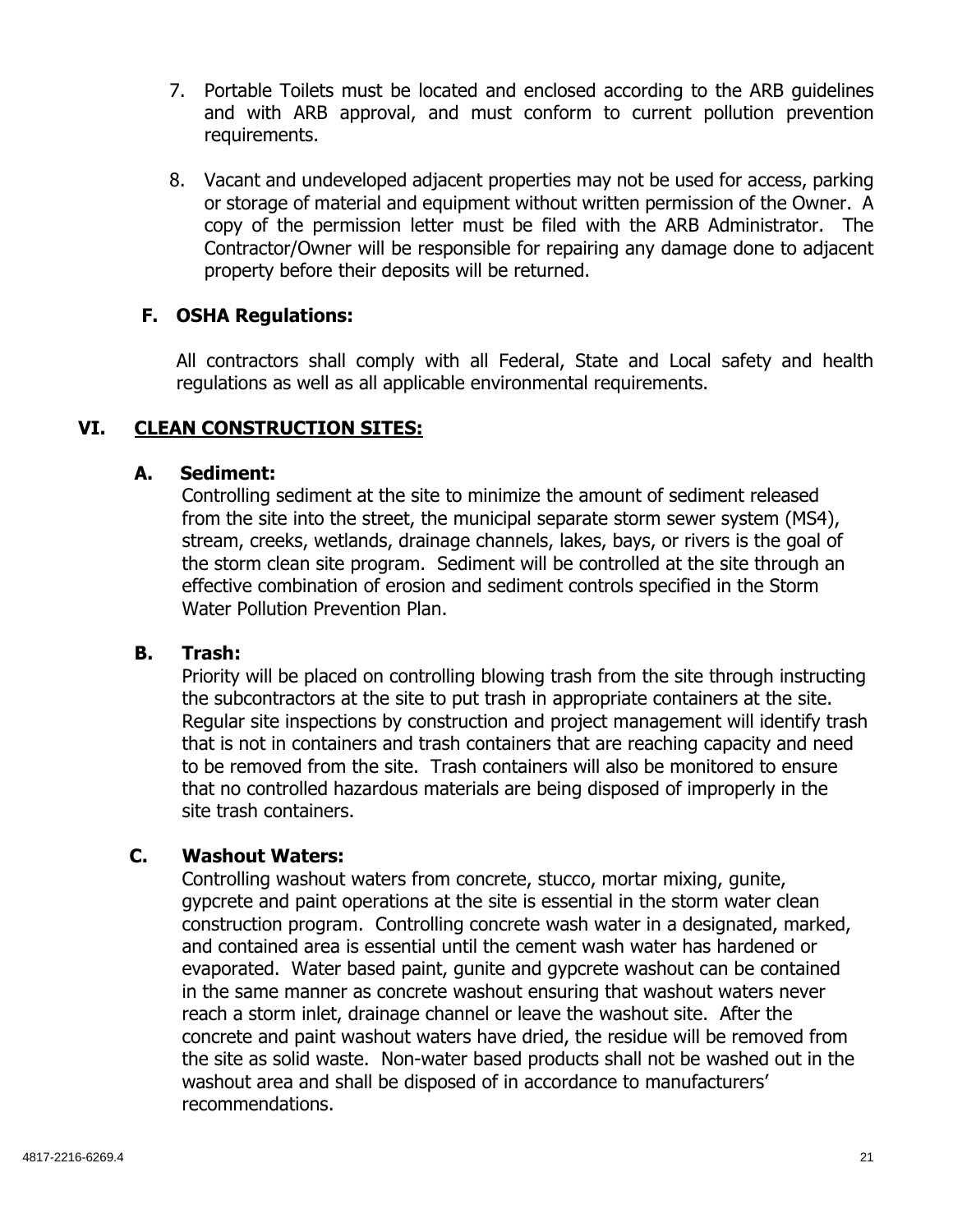## **D. Leaks and Spills:**

Cleaning up leaks and spills is the fourth element in the storm water clean construction site program. Leaks and spills can come from petroleum-based products in equipment at the site or from chemicals used at the site as part of the construction process. Leaks and spills and the source of the leak or spill will be removed from the site along with any potentially contaminated material for proper disposal from the site. All leaks and spills cleaned and removed from the site will be performed and reported in accordance with the law and shall be documented in the site inspection reports.

Refueling shall only be allowed from a proper container (a plastic can is not proper and does not meet OSHA requirements).

A proper spill kit must be present.

Subcontractor accepts all liability for spill clean-up.

Refueling shall not occur within 50' of a storm inlet, steep slopes, a wetland or water body.

Maintenance that could potentially cause a spill of regulated materials *(i.e.*: oil change) shall only be allowed in an area designated on the SWPPP that is not within 50' of a storm inlet, steep slopes, a wetland or water body.

Work must be performed over a waterproof tarp or plastic sheet that shall be removed from the project once the maintenance is completed.

All waste materials (drain oil, spent filters, etc.) shall be removed from the project site and disposed of properly.

Fuel or oil storage tanks are discouraged but shall be allowed in cases of hardship with the expressed written permission of the Land Development Manager with the following conditions:

- Tank shall be located in an area designated in the SWPPP that is not within 50' of a storm inlet, steep slope, wetland or water body;
- Tanks shall not exceed 500 gallon capacity and shall have appropriate secondary containment;
- Tanks shall be secured and vandal-proof;
- Sub-contractor must know the State spill reporting rules, have a proper spill kit at the tank when refueling, post his phone number and the phone number of an environmental clean up company in case there is a spill; and
- Tanks shall be removed from site immediately upon completion of the contractor's work.

# **E. Good Housekeeping:**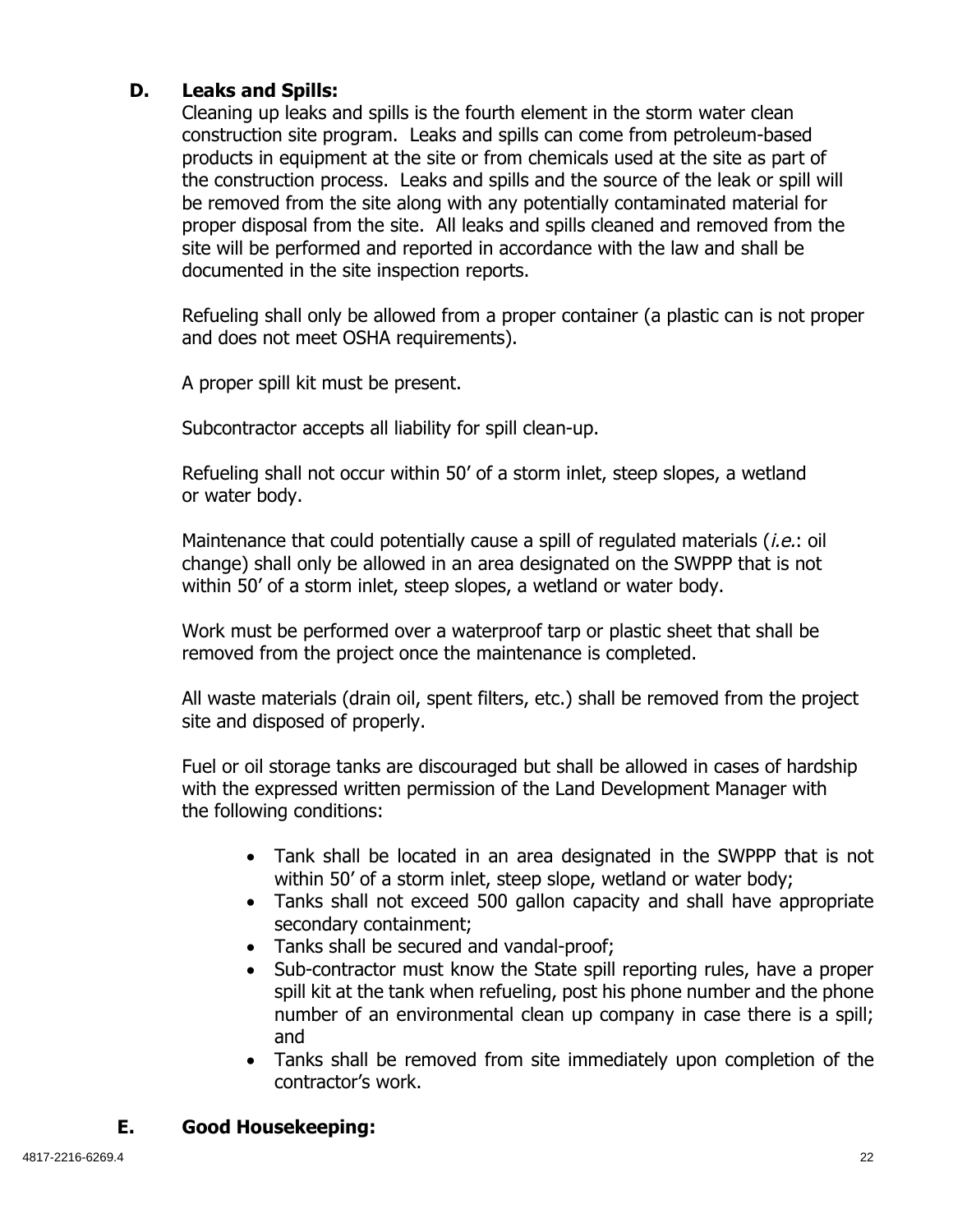Keeping materials properly stacked and protected, trash collected and properly disposed, scrap materials regularly removed, liquid products stored inside or in closed containers on pallets, and equipment stored in designated areas is better for the environment and makes the site more productive.

## **VII. ARB INSPECTIONS/ PERMITS:**

## **A. Stakeout Survey/Building Permit:**

After **Final Design Approval** of drawings, the contractors will stakeout the building footprint, driveway, pools, decks, porches and service yards. The contractors will also stakeout the property line and wetlands. Trees to be removed will be banded with red tape. Trees that will have tree protection will be double banded with yellow tape. The contractor will advise the ARB when the stakeout is ready for inspection. The ARB will perform the inspection and, if approved, issue the contractor an ARB Building Permit. The ARB will also inspect the condition of the adjacent lots, sidewalks and curbs and document their condition for reference at final inspection.

## **B. Building Construction:**

Following clearing, the lot is prepared for construction:

- a) Dumpsters and Port-a-Johns are set in place and screened.
- b) Silt fence and tree protection installed.

# **C. Form Board Survey:**

The contractor will provide a form board survey by a licensed South Carolina Surveyor to the ARB as soon as the foundation is formed. Concrete slab work cannot proceed until the form board survey is **approved** by the ARB.

## **D. Foundation Survey:**

The contractor will provide a foundation survey and an elevation certificate by a licensed South Carolina Surveyor to the ARB as soon as the foundation is poured. Framing cannot proceed until the foundation survey is **approved** by the ARB.

## **E. As-built Survey:**

As Built Survey: An as built survey that includes all vertical and horizontal construction (i.e. walks, driveways, pools, decks, etc.) will be required as part of the final inspection documentation provided by the Contractor. If the approved plans call for a peak dimension within two feet (2') of the maximum height limitations, then a surveyed height must be provided.

# **F. Intermediate inspections:**

The ARB may conduct a survey of construction anytime during the construction process. The contractor will be notified of any issues/concerns resulting from the inspection.

# **G. Final Inspection**: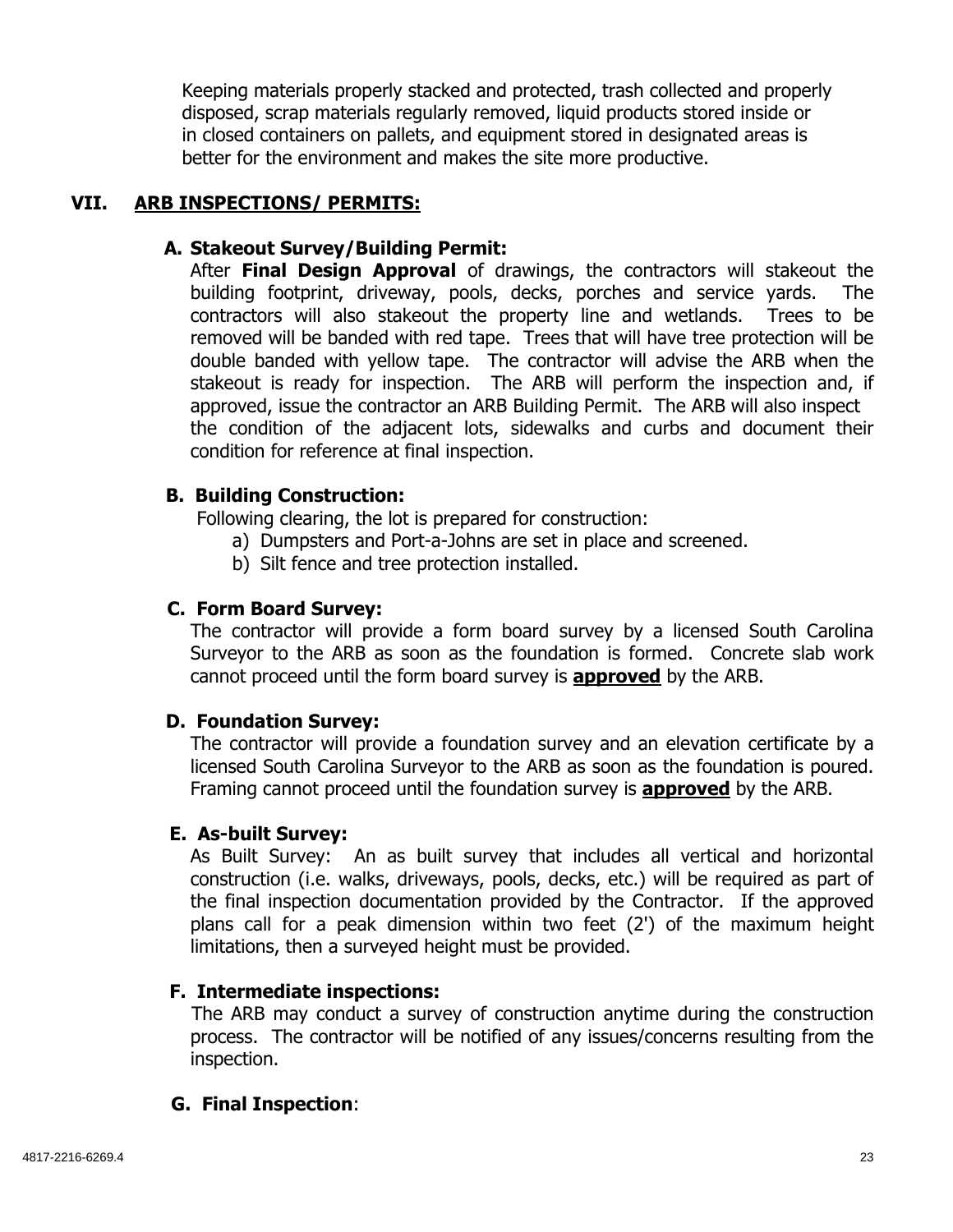The following documents must be on file at the ARB office prior to final inspection:

- Form Board Survey
- **Foundation Survey**
- **Elevation Certificate**
- As-built survey
- **Certificate of Occupancy**

As soon as the ARB is notified by the contractor or homeowner that a Certificate of Occupancy has been received a final inspection will be performed. The inspection is to assure that the building is complete in accordance with approved plans, color and material samples, landscaping is in place and the house is ready for occupancy. Special attention will be given to surface water drainage, site clean up, builder sign removal, and removal of waste materials on adjoining lots. Adjoining lots, sidewalks and curbs will be restored to their original condition prior to construction.

Final approval of the landscaping will not be granted unless the plant material is installed as detailed on the approved submitted landscape plan and also meets the requirements of the ARB Guidelines, especially for foundation coverage. The ARB, in its sole judgment, will determine at final inspection if the landscaping is adequate or if additional trees or plants are required.

#### **VIII. EXISTING HOME GUIDELINES**

- **A. Exterior Modifications:** Any exterior modifications or additions including repainting and roofing to an existing home must follow the same procedure as for a new home.
	- 1. Prepare a submittal package outlining the work to be done and complete with a color board.
	- 2. Pay fees and deposits and submit application to ARB for approval.
	- 3. Proceed with work after Compliance Deposit is paid to the ARB and a Riverton Pointe Building Permit is issued.
	- 4. Notify ARB when work is complete so that a final inspection may occur.
	- 5. Appropriate deposits will be refunded within thirty (30) calendar days of an acceptable final inspection.
- **B. Landscaping Additions:** Landscaping additions to support a home modification, pool addition, or to substantially replace/upgrade existing landscaping requires updating the existing landscaping plan and submitting the proposed changes to the ARB for approval.

#### **IX. FEES AND DEPOSITS**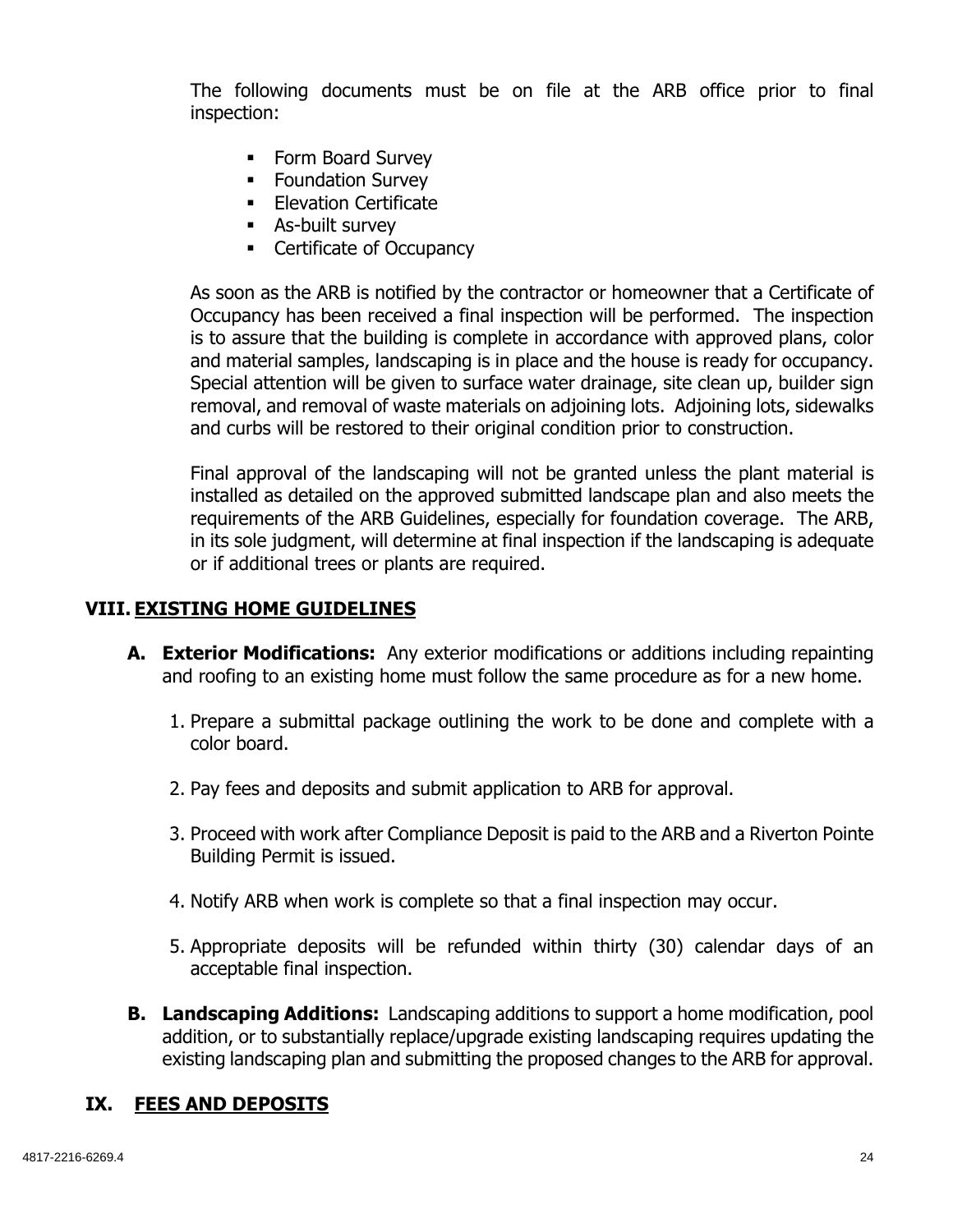- **A. Non-refundable fees:** Consist of a review fee and a road use fee.
	- 1. Review Fee: Payable at the time of submittal of plans for review.
	- 2. Road Use Fee: Payable following Final Design Approval of plans and prior to a Permit being issued.

#### **B. Refundable Deposits:**

- 1. Construction Compliance Deposit: payable by the Builder/Contractor or Owner, and,
- 2. Landscape Compliance Deposit: payable by the Owner/Contractor. Both deposits are due after the plan/drawing has approval and before a Riverton Pointe Building Permit is issued.

#### **C. Deposit Refund:**

All refundable deposits will be returned to the payer of record after final inspection and approval of the home and landscaping.

#### **D. Penalties and Post Construction Review Fees:**

Any changes to the final drawings, once approved, that occur during the construction process will be reviewed without additional cost if submitted before the change is implemented. If changes are not submitted prior to construction and/or found during final inspection, the contractor and homeowner are subject to additional fees and loss of refundable deposits. Any penalties that occur during the construction process will also be deducted from the Owner and/or Contractor's deposit.

#### **E. Non-Compliance:**

If the contractor fails to complete the home according to the approved plans, the ARB may refer the issue to the Club for resolution, which may result in a lien against the property to cover the costs of completing construction that does meet the approved plans.

# **X. FEE SCHEDULE**

| <b>REVIEW FEES</b>                                                                  | <b>NON-REFUNDABLE</b> | <b>REFUNDABLE</b> |
|-------------------------------------------------------------------------------------|-----------------------|-------------------|
| New Construction;                                                                   |                       |                   |
| 1. Conceptual (credited against full review)                                        | 100.00                | -0-               |
| 2. New Home Construction                                                            | 1,500.00              | $-0-$             |
| 3. Significant plan revisions after final approval                                  | 300.00                | $-0-$             |
| Modification or Additions;                                                          |                       |                   |
| 1. Covered modifications/additions, pools.                                          | 300.00                | -0-               |
| 2. Uncovered additions; (fences, decks,<br>landscape structures, walks, driveways). | 100.00                | $-0-$             |
| 3. Demolition                                                                       | 300.00                | -0-               |
| Road Use Fee (new construction only)                                                | 1,500.00              | -0-               |
| В.<br><b>DEPOSITS</b>                                                               | <b>NON-REFUNDABLE</b> | <b>REFUNDABLE</b> |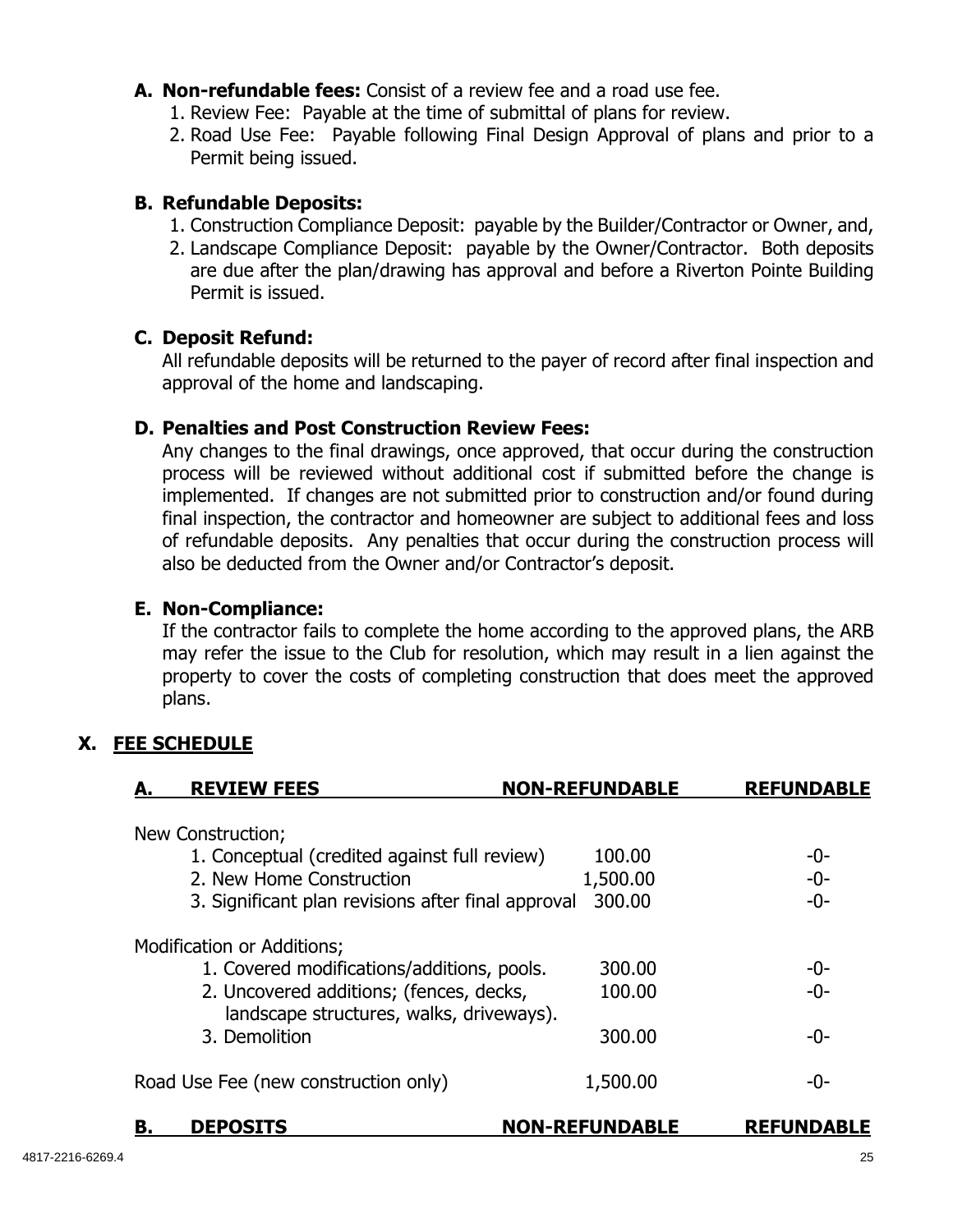Construction Compliance deposits;

| 1. New home construction         | -0-   | 3,000.00 |
|----------------------------------|-------|----------|
| 2. Modification or Additions     | -0-   | 500.00   |
| 3. Demolition                    | $-0-$ | 1,500.00 |
| Landscaping Compliance deposits; |       |          |
| 1. New home construction         | -0-   | 2,000.00 |
| 2. Modification or Additions     | -0-   | 500.00   |

## **XI. SCHEDULE OF PENALTIES:**

The following is a schedule of penalties that may be levied when a property owner or general contractor violates the Covenants or Guidelines. Monetary penalties will be deducted from the escrow deposit (refundable deposits) paid by the building contractor and/or property owner, as appropriate. If the amount of the refundable deposits fall below 50% of the initial required deposit they must be replenished to the full initial amount by the Contractor/Owner.

#### **A STOP ORDER OR OTHER ACTIONS MAY ALSO BE TAKEN, FOR SERIOUS, REPETITIVE, OR UNCORRECTED VIOLATIONS.**

# **A. Minor Offenses:**

# **\$100 first offense \$500 second offense \$1,000 third offense & shutdown of site**

If a minor violation is not corrected **within** 48 hours of notification, the project will be shutdown until the violation is corrected.

- Failure to keep site clean
- Loud music or yelling
- Adjacent lots unclean
- Working during unauthorized house or non-working days
- Failure to maintain silt fences
- Failure to maintain tree protection
- Children or pets at work site
- Open fires
- Failure to provide port-o-johns or dumpsters
- Failure to screen port-o-johns & dumpsters
- Parking on trails, cart paths, sidewalks or adjacent lots
- Other offenses determined to be minor by the ARB

# **B. Major Offenses:**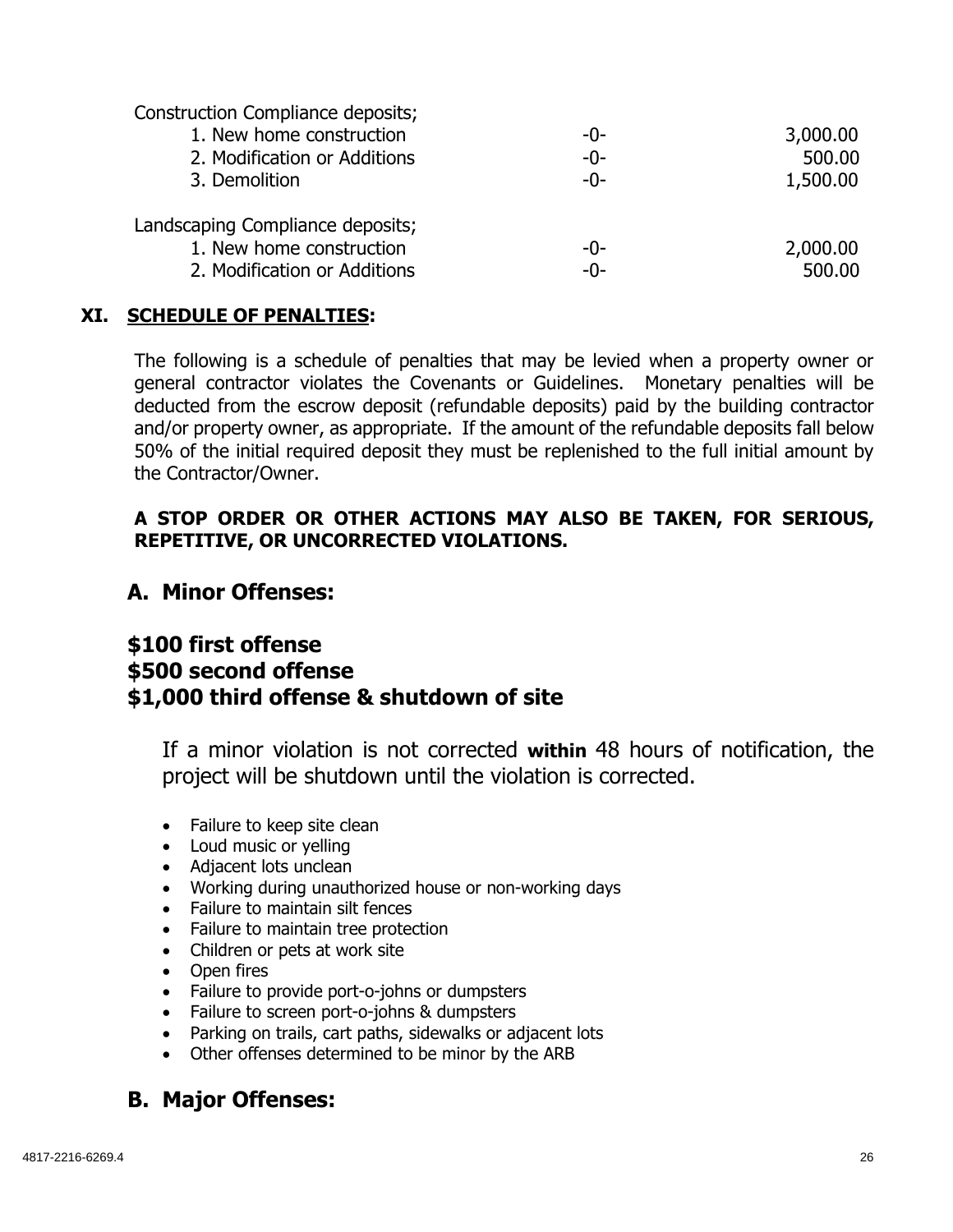## **Major offenses may cause job shutdown, but will also result in the automatic loss of a portion or all of the refundable deposit.**

- Begin work on construction site without a permit  $$500.00$  minimum
- Unauthorized clearing, removing of trees or vegetation  $\quad$  \$ 500.00 minimum + replacement
- Pouring of slab without approved Form Board Survey \$ 500.00
- Failure to repair damage to existing ROW, curb, walks  $\qquad$  \$ 500.00 minimum + replacement
- Changing of exterior design or appearance of house without review and approval or failure to build  $$500.00$  (if correctable) according to approved plans.
- Installation of landscape without approval  $\qquad \qquad$  \$ 500.00 minimum
- Failure to install landscaping after 60 days **\$** 500.00 minimum
- Occupation of home before final approval of exterior and landscaping exterior and landscaping the state of the state of the state of the state of the state of the state of the state of the state of the state of the state of the state of the state of the state of the Other offenses determined to be major  $$500.00$  minimum by the ARB.
- 
- 
- 
- 
- 
- 
- 
- 
- 

#### **XII. APPEALS**

All appeals to an ARB decision will be submitted in writing to the ARB Administrator within 30 days of the date of the decision notice. An appeal meeting will be scheduled by the ARB Administrator to include the Chairman of the ARB Committee with a second member of the ARB Committee as chosen by the Chairman and a member of the Club Board of Directors as appointed by the President of the Club Board of Directors.

## **XIII. FAILURE TO COMPLETE THE HOUSE IN TWENTY-FOUR MONTHS**

If a house is not completed to the point of occupancy within twenty-four (24) months from issuance of an ARB Approval, the ARB has the authority to finish the house and invoice the property owner.

## **XIV. SAMPLE FORMS / EXHIBITS**

- A. ARB application
- B. Color board sample
- C. Submittal Checklist
- D. NPDES Co-Permittee Agreement
- E. ARB Building Permit
- F. Builder's Sign design
- G. Cluster Mail Box
- H. Fiber Optic power & wiring requirements
- I. Typical slit fence locations
- J. Silt fence installation details

4817-2216-6269.4 27 **THESE DESIGN GUIDELINES ARE INTENDED TO PROVIDE GUIDANCE TO OWNERS AND THEIR BUILDERS REGARDING MATTERS OF PARTICULAR CONCERN TO THE RIVERTON POINTE ARB IN CONSIDERING APPLICATIONS; PROVIDED, HOWEVER, THE DESIGN GUIDELINES ARE NOT THE EXCLUSIVE BASIS FOR A DECISION BY THE RIVERTON POINTE ARB CONCERNING A SUBMITTAL AND COMPLIANCE WITH THE DESIGN GUIDELINES DOES NOT GUARANTEE APPROVAL OF ANY APPLICATION. THESE DESIGN GUIDELINES ARE SUBJECT TO CHANGE AT**